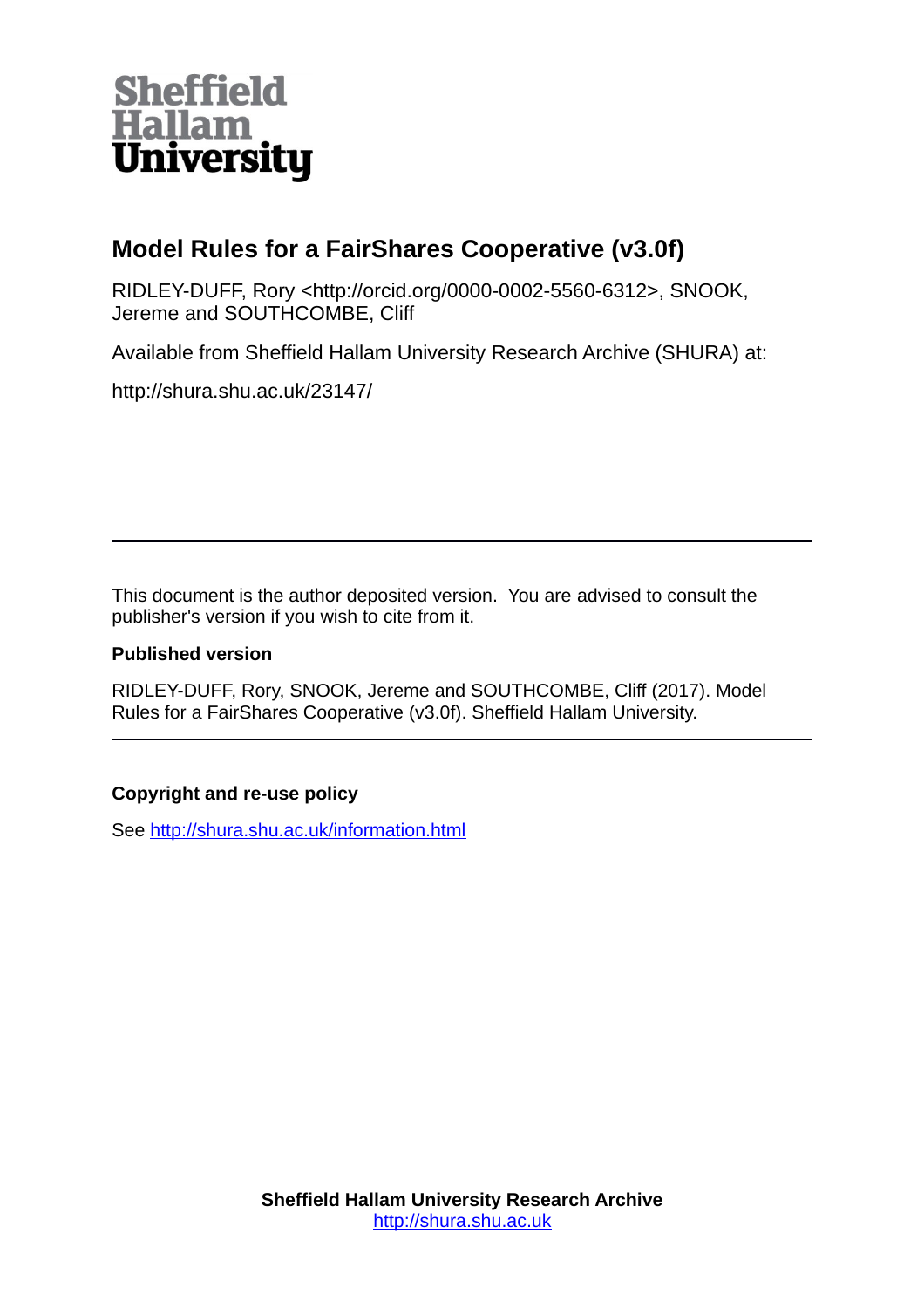

12 Endeavour Square London E20 1JN

Tel: +44 (0) 20 7066 1000 Fax: +44 (0) 20 7066 1099 www.fca.org.uk

The attached model rulebook sponsored by **Sheffield Hallam University** named:

#### **Model Rules for a FairShares Cooperative (v3.0f)**

is confirmed as acceptable for use, for the time being, as a model set of rules for use by a prospective co-operative society, or a registered society meeting the condition for registration that it is a bona fide co-operative society, wishing to register a new set of rules with the Financial Conduct Authority.

**For the Financial Conduct Authority**

Date: 15 October 2018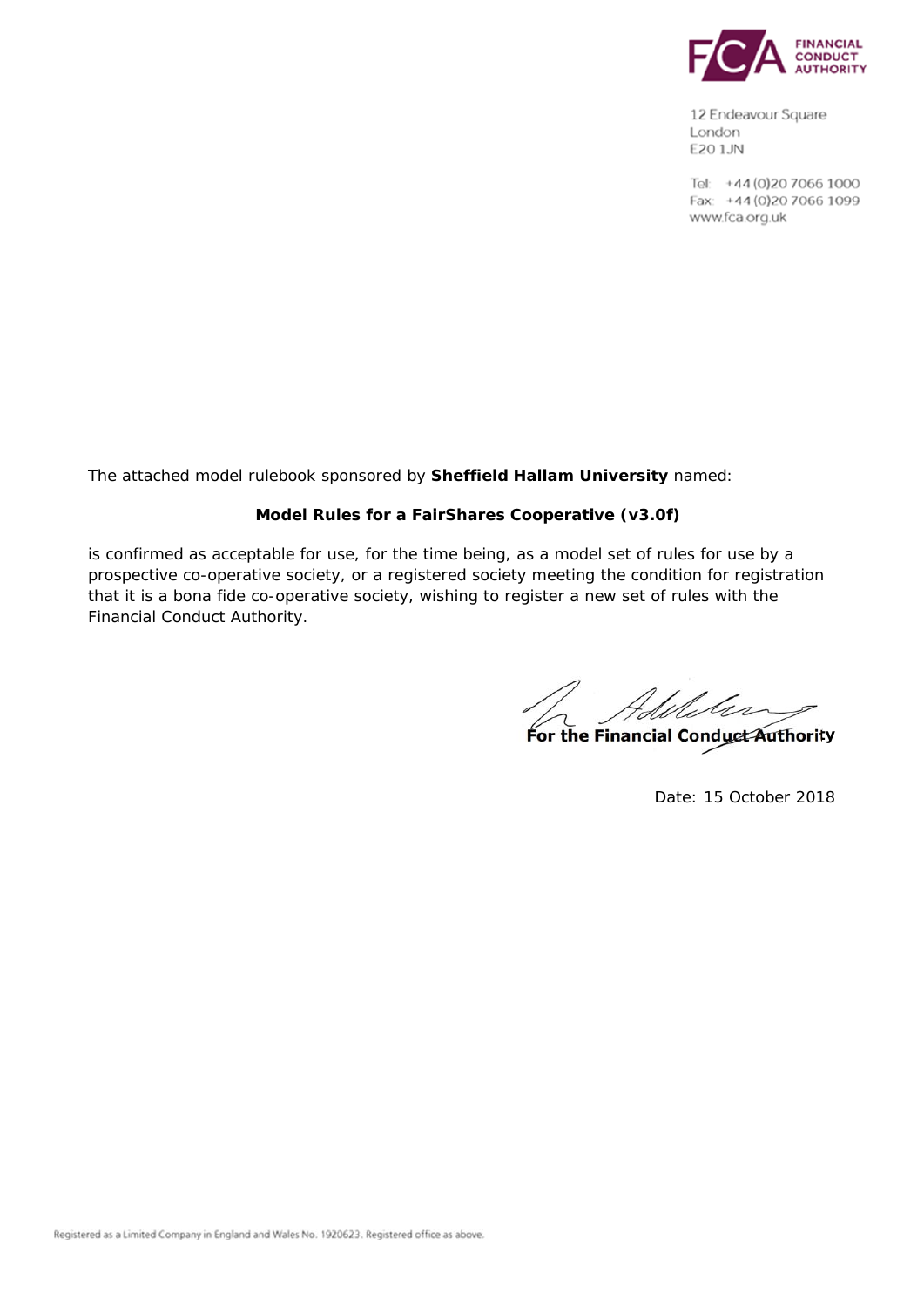**N.B. These model rules should not be downloaded and adapted directly.** 

They must be generated using the Google Form created by the FairShares Institute for Cooperative Social Entrepreneurship at:

https://sites.google.com/view/fairsharesrules/cooperatives

# **\_\_##Status of Rules##\_\_ FairShares Cooperative**

# **(FCA Accepted)**

a new model for self-governing social enterprises who want to implement the FairShares Model under the

Co-operative and Community Benefit Societies Act 2014



### **Prepared By**

**Dr Rory Ridley-Duff, Professor of Cooperative Social Entrepreneurship, Sheffield Business School**

> **Cliff Southcombe, Managing Director, Social Enterprise International Ltd**

**\_\_##Firstname##\_\_ \_\_##Lastname##\_\_, \_\_##Job Title##\_\_ \_\_##Organisation##\_\_** 

**Members of** 

# **FairShares Association Ltd**

The association for multi-stakeholder co-operation in member-owned social enterprises

 $(C<sub>c</sub>)$  BY-NC-SA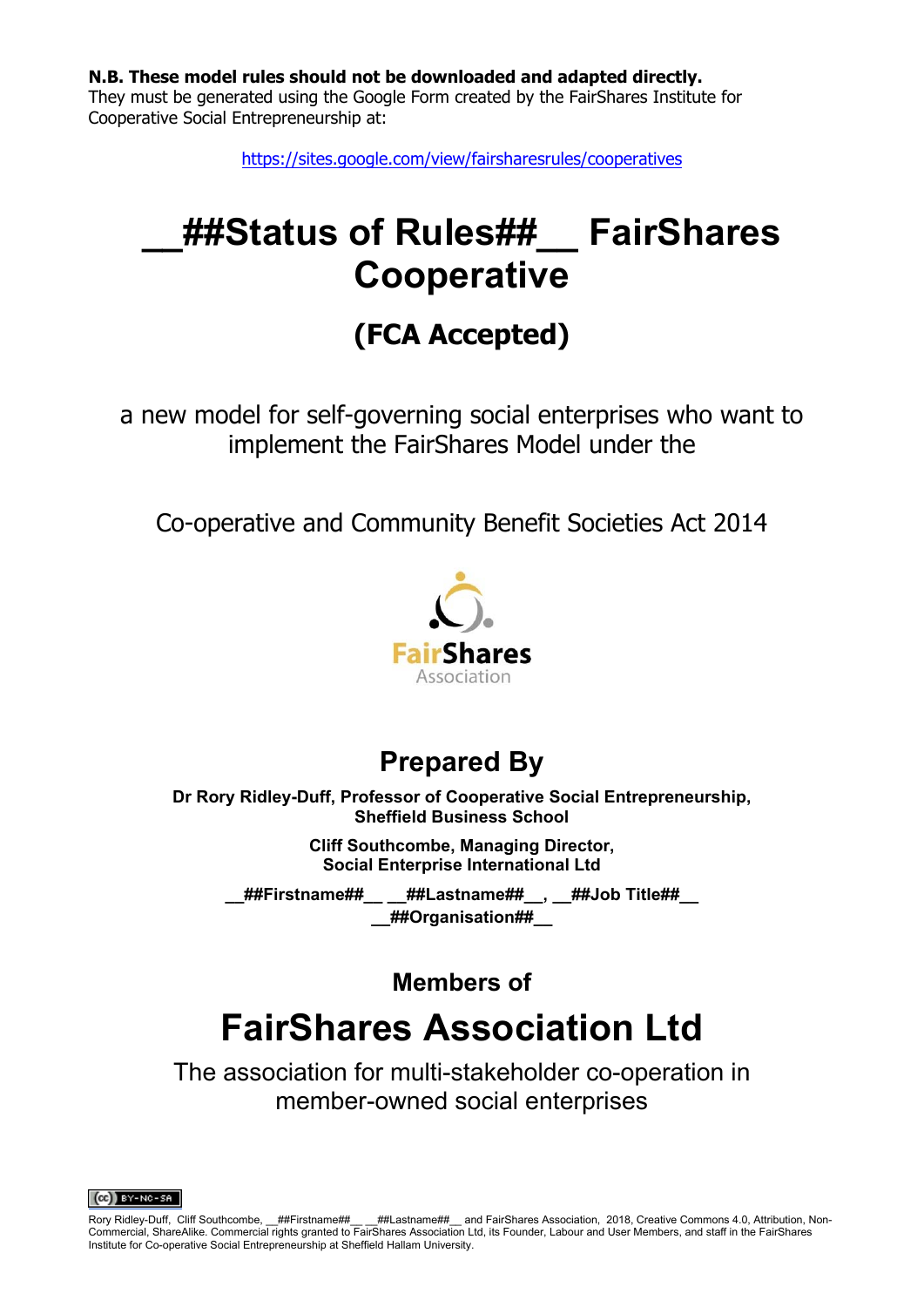



### **\_\_##Status of Rules##\_\_ Rules**

Model Rules for an FCA Accepted FairShares Cooperative

Version 3.0f, 12th October 2018

The FairShares Model was licensed to the FairShares Association under a Creative Commons Licence by Rory Ridley-Duff and Cliff Southcombe.

**The Model Rules for an FCA Accepted FairShares Cooperative are provided 'as is' under a Creative Commons Licence. These rules can be shared and adapted for your own use, providing the authors' work is fully acknowledged and any new versions are made available under the same Creative Commons Licence.**

© Rory Ridley-Duff, Cliff Southcombe, \_\_##Firstname##\_\_ \_\_##Lastname##\_\_ and FairShares Association Ltd, 2018. Creative Commons 4.0: Attribution, Non-Commercial Share Alike



**No warranty is provided that they are suitable for your situation. They are offered as FCA accepted co-operative rules to demonstrate the practical application of the FairShares Model to co-operative development, to stimulate and inform innovation in the co-operative and social enterprise movements, to inform practice, and to stimulate new thinking about the democratisation of management, ownership and governance in a socially enterprising economy.**

As with all model rules, professional advice is recommended to help you adapt them to your specific needs and circumstances.

The FairShares Model documentation is available on the FairShares Wiki at:

www.fairshares.coop/wiki.

To become a supporter of the FairShares Model, subscribe capital to the FairShares Association at:

http://www.fairshares-association.com/subscriptions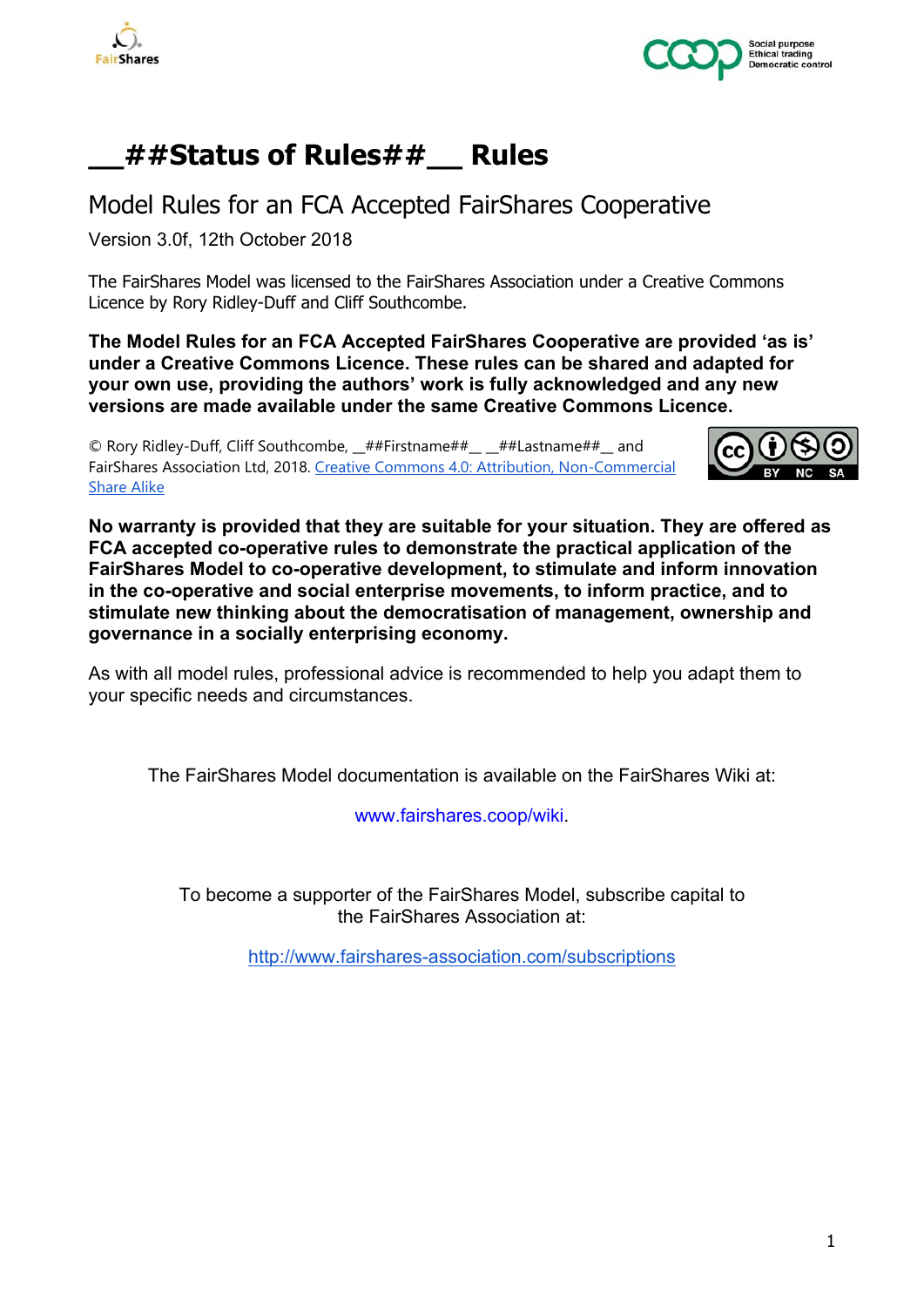



## **FairShares Social Cooperative**



Rory Ridley-Duff, Cliff Southcombe, \_\_##Firstname##\_\_\_\_\_##Lastname##\_\_ and FairShares Association Ltd, 2018, Creative Commons 4.0: Attribution, Non-Commercial Share Alike

*Cooperative Society Rules Registered Under* 

### The Co-operative and Community Benefit Societies Act 2014

### $#$ #Status of Rules# $#$  Rules of

### \_\_##Cooperative Name##\_\_

| Clause                                                                                                              | <b>Article Text</b>                                                                                                                                                                                                                                         |  |  |  |
|---------------------------------------------------------------------------------------------------------------------|-------------------------------------------------------------------------------------------------------------------------------------------------------------------------------------------------------------------------------------------------------------|--|--|--|
|                                                                                                                     | DEFINITIONS, NAME, OBJECTS AND INITIAL CAPITAL                                                                                                                                                                                                              |  |  |  |
| $\mathbf{1}$                                                                                                        | Definitions. In these Articles:-                                                                                                                                                                                                                            |  |  |  |
|                                                                                                                     | "the Act" means the Co-operative and Community Benefit Societies Act 2014 and any amendments in force.                                                                                                                                                      |  |  |  |
|                                                                                                                     | "Cash" includes cheques, electronic fund transfers, IOUs, promissory notes and money orders.                                                                                                                                                                |  |  |  |
|                                                                                                                     | "Member" a holder of a _##Labour Shares##_, _##User Shares##_, _##Investor Shares##_ or<br>_##Founder Shares##__ Share.                                                                                                                                     |  |  |  |
|                                                                                                                     | "Labour Member" and "Labour Shareholder" refers to a member who holds one or more _##Labour Shares##_<br>Shares.                                                                                                                                            |  |  |  |
|                                                                                                                     | "User Member" and "User Shareholder" refers to a member who holds one or more _##User Shares##_<br>Shares.                                                                                                                                                  |  |  |  |
| "Founder Member" and "Founder Shareholder" refers to a member who holds one or more _##Founder<br>Shares##_ Shares. |                                                                                                                                                                                                                                                             |  |  |  |
|                                                                                                                     | "Investor Member" and "Investor Shareholder" refers to a member who holds one or more _##Investor<br>Shares##_ Shares.                                                                                                                                      |  |  |  |
|                                                                                                                     | "Beneficiary" a User member or other member holding only _##Investor Shares##__ Shares, or organisation listed<br>in Clause 54 as a beneficiary of the community dividend.                                                                                  |  |  |  |
|                                                                                                                     | "User" a person who directly participates in the production and/or consumption of goods/services within the<br>Cooperative, and who is a Founder Member, Labour Member and/or User Member.                                                                  |  |  |  |
|                                                                                                                     | "Qualifying Contribution" means a commitment to trade with the Cooperative in a way that meets the criteria for<br>membership. Qualifying contributions are set for _##Labour Shares##_ and _##User Shares##_<br>Shareholders only.                         |  |  |  |
|                                                                                                                     | "Quorum" a meeting in which a sufficient number of people are present to take decisions.                                                                                                                                                                    |  |  |  |
|                                                                                                                     | "Ordinary Resolution" means a proposal accepted by a majority of votes cast by eligible members on a one-<br>shareholder, one-vote basis, irrespective of shareholder class, subject to any adjustments provided for in Clause 23<br>and 24 of these rules. |  |  |  |
|                                                                                                                     | "Class Resolution" means a proposal accepted by a majority of votes cast by eligible members in one shareholder<br>class on a one-shareholder, one-vote basis.                                                                                              |  |  |  |
|                                                                                                                     | "Special Resolution" means a proposal accepted by a two thirds (67%) or three-quarters (75%) majority of members<br>(subject to the requirements of the Act).                                                                                               |  |  |  |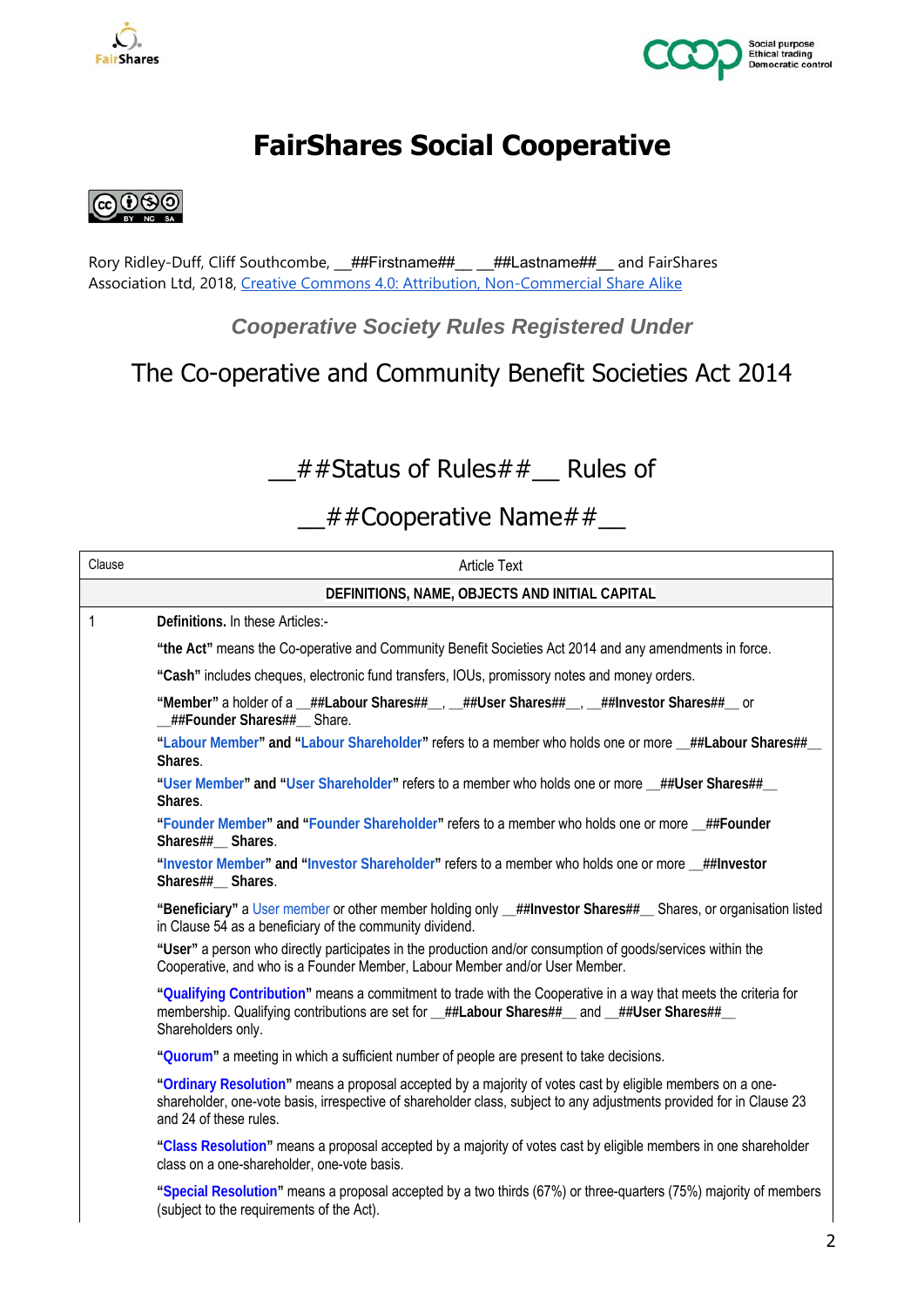



**"Eligible member"** means a current or former co-operative user (i.e. a Founder, Labour or User Shareholder). Former Founder, Labour and User Shareholders who still have **\_\_##Investor Shares##\_\_** shares may cast a vote. Members who have only held **\_\_##Investor Shares##\_\_** shares are holders of 'non-user investor shares' under FCA guidance for the Act (Paragraph 6.31) and are not eligible to vote in General Meetings.

"**Active Member Class"** means a class of members where there are still members holding one or more shares in that class.

**"Reserves"** exclude the current year's profit and loss account.

**"\_\_##Labour Shares##\_\_ Shares"** are shares owned by a labour member who makes qualifying labour contributions in the Cooperative, entitling her or him to participate in Cooperative governance and receive a share of surplus. For the purposes of clarity, any person recognised as an 'employee' or 'worker' under the employment laws of the territory in which the member works will qualify for \_\_##Labour Shares##\_\_ Shares if they make a qualifying contribution.

**"\_\_##User Shares##\_\_ Shares"** are shares owned by a user member who makes a qualifying contribution through their trading or usage of the Cooperative's products / services, entitling her or him to participate in Cooperative governance and receive a share of surplus. For the purposes of clarity, any person recognised as a beneficiary or a customer of the organisation will qualify for ##User Shares## Shares if they make a qualifying contribution.

**"\_\_##Investor Shares##\_\_ Shares"** are shares owned by an investor member who invests unremunerated labour or equity capital entitling him or her to a share of the Cooperative's assets and surplus.

**"\_\_##Founder Shares##\_\_ Shares"** are shares owned by a founder member, entitling them to govern the Cooperative.

**Member Shares** is the name given to shares issued at par value that will be distributed to **\_\_##Labour Shares##\_\_ and \_\_##User Shares##\_\_** Shareholders as **\_\_##Investor Shares##\_\_** Shares to reflect increases in the value of the Cooperative (as determined by Clause 13). Member Shares are distributed as **\_\_##Investor Shares##\_\_** Shares following the process outlined in Clause 15.

- 2 Regulations in The Companies Act do not apply unless they are referenced directly in these rules, or are required by the Act.
- 3 The name of the Cooperative is **\_\_##Cooperative Name##\_\_**.
- 4 The registered office of the Cooperative is at **\_\_##Address##\_\_** in Great Britain.
- 5 The Cooperative's objects are:
	- a. to meet the economic, social and cultural needs of the Cooperative's primary stakeholders (**\_\_##Founder Shares##\_\_, \_\_##Labour Shares##\_\_** and **\_\_##User Shares##\_\_** members) by engaging in commerce and social activities that spread wealth and power equitably amongst them;
	- b. to pursue trading activities that are economically, socially and environmentally sustainable, and which improve the well-being of the Cooperative's primary stakeholders;
	- c. to promote the development of cooperative social entrepreneurship;
	- d. to advance Cooperative Values and Principles that create social capital through participatory management and democratic governance processes;
	- e. to abide by the internationally recognised values and principles of cooperative identity as defined by the International Cooperative Alliance (ICA), in particular the values of self-help, self-responsibility, democracy, equality, equity and solidarity and the ethical values of honesty, openness, social responsibility and caring for others;
	- f. to abide by principles of equality of opportunity and oppose forms of discrimination on the grounds of social class, race, ethnic origin, gender, sexual preference, age, disability and religion;
	- g. **\_\_##Social Object##\_\_**.
- 6 The liability of members is limited in accordance with the Act.
- 7 The Cooperative has the power to do anything which is conducive to the furtherance of its objects subject to constraints specified in these rules.
- 8 The Cooperative's initial share capital is **£ \_\_##Total Initial Capital##\_\_**:

**\_\_##No. of Founder Shares##\_\_ \_\_##Founder Shares##\_\_** Share(s) of nominal value **£ \_\_##Initial Share Value##\_\_** each.

9 These rules may be altered only by Special Resolution of eligible members in all shareholder classes following the Act.

**MEMBERSHIP, CAPITAL AND FAIRSHARES BRANDING**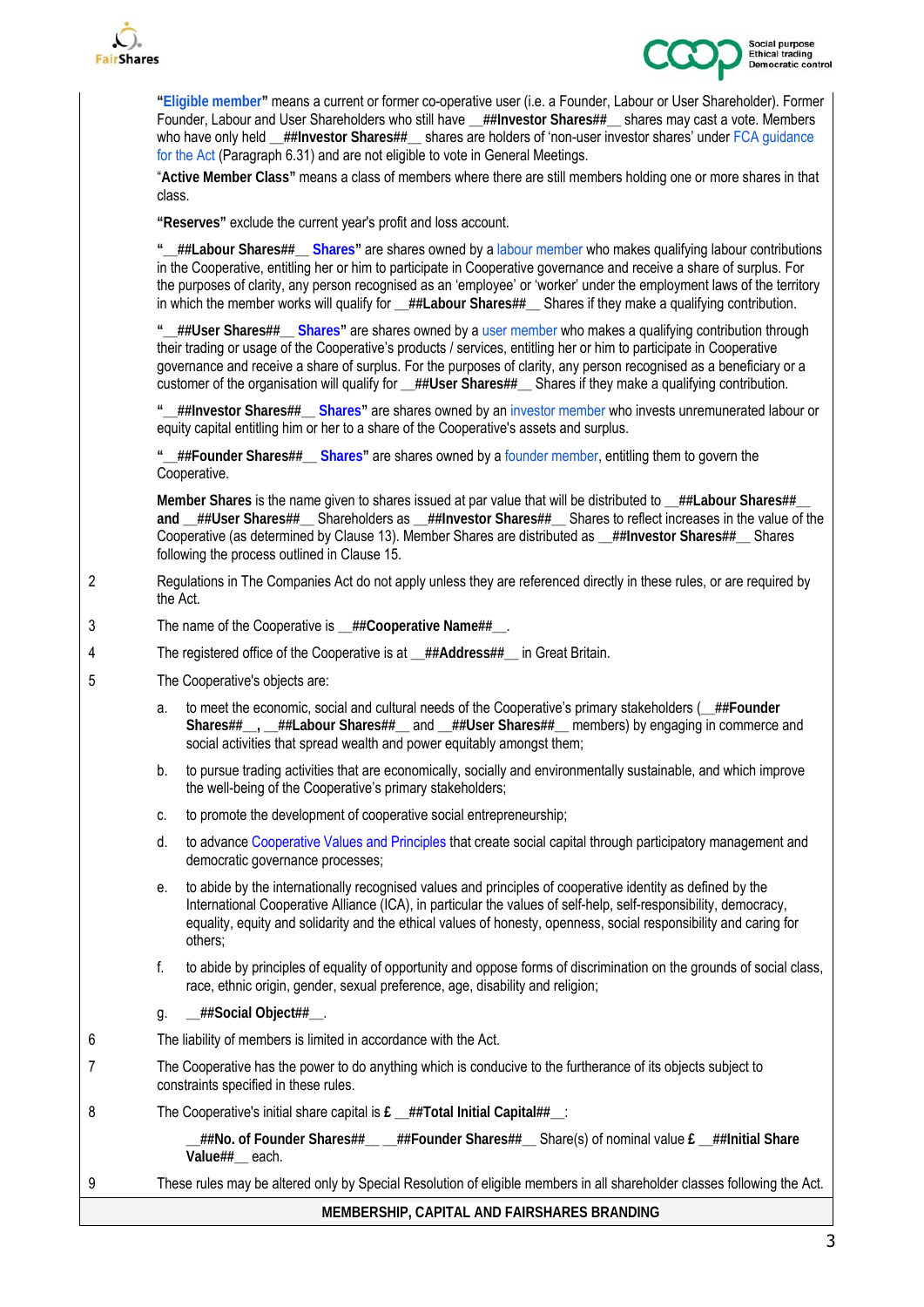



10 **Membership and Share Capital:** The Cooperative is open to applications for membership in the appropriate class without discrimination, subject to making a qualifying contribution agreed by members in General Meeting. A list of qualifying contributions will be made available to current and prospective members, and will specify: the conditions under which a **\_\_##Labour Shares##\_\_** and/or **\_\_##User Shares##\_\_** share will be issued; the transactions with the Cooperative that qualify an applicant for membership in each class:

- If there are qualifying contributions for both ##Labour Shares## and ##User Shares## Shares, the Cooperative may be branded as a FairShares Solidarity Cooperative.
- If there are qualifying contributions for  $#$ #User Shares## Shares, but no qualifying contributions for **\_\_##Labour Shares##\_\_** Shares, the Cooperative may be branded as a FairShares User Cooperative.
- If there are qualifying contributions for \_\_##Labour Shares##\_\_ Shares, but no qualifying contributions for **\_\_##User Shares##\_\_** Shares, the Cooperative may be branded as a FairShares Worker Cooperative.
- If there are no qualifying contributions for **\_\_##User Shares##\_\_** and **\_\_##Labour Shares##\_\_** Shares, the Cooperative is not a FairShares Cooperative / Solidarity Cooperative, and shall not be entitled to use FairShares Branding, or call itself a FairShares Cooperative.
- a. The rights and conditions attaching to shares are:
	- i. **\_\_##Founder Shares##\_\_** Shares: issued at a **£ \_\_##Initial Share Value##\_\_** par value to the natural or legal persons who found the cooperative; non-transferable; non-withdrawable; one vote per shareholder at General Meetings (as defined in Clauses 23 and 24); forfeited on holder's death, bankruptcy or insolvency; cancelled without payment on winding up.
	- ii. **##Labour Shares##** \_\_ Shares: issued at a £ \_\_##Initial Share Value## \_ par value to natural or legal persons who make at least one qualifying contribution in respect of labour provided to the Cooperative; issued in proportion to their labour contribution; non-transferable; non-withdrawable; one vote per shareholder at General Meetings; forfeited on holder's death, bankruptcy or insolvency; cancelled upon cessation of contracts pertaining to their labour contribution; cancelled without payment on winding up.
	- iii. **##User Shares##** \_\_ Shares: issued at a £ \_\_##Initial Share Value## \_ par value to natural or legal persons who make a qualifying contribution in the use of the Cooperative's products and services; nontransferable; non-withdrawable; one vote per shareholder at General Meetings; forfeited on holder's death, bankruptcy or insolvency; cancelled upon the cessation of all trading relationships and service agreements; cancelled without payment on winding up.
	- iv. **\_\_##Investor Shares##\_\_** Shares**:** issued to any natural or legal person (subject to the statutory maximum allowed by the Act at the time of issue); issued at a par value of £ ##Initial Share Value## to investors of equity capital upon payment; issued as 'Member Shares' to providers of labour in proportion to the Capital Gain created by their work; issued as 'Member Shares' to customers / service users in proportion to the Capital Gain created by their trading activity; transferrable (under the provisions of Clause 10(v) and Clause 15); withdrawable after 3 years or termination of membership or retirement or death; one vote per shareholder in General Meeting (subject to being an 'eligible member'); withdrawable after 3 years or termination of membership or retirement or death.
	- v **\_\_##Investor Shares##\_\_** Shares may be transferred by an eligible member to any of the following, subject to the consent and registration by the board, and will become a member upon board approval. Ineligible members may not transfer shares except under the provision in Clause 15(b)(iii) and 15(b)(iv):
		- 1. A FairShares Labour Association, employee benefit trust, cooperative or mutual society which has accepted these rules in writing, which was established or selected for the purpose of managing them for the benefit of the Cooperative's workforce;
		- 2. An charitable association, trust or foundation which has accepted these rules in writing, which was established or selected for the purpose of managing them for public or environmental benefit;
		- 3. A FairShares User Association, company, cooperative or partnership, or other community enterprise or cooperative society which has accepted these rules in writing, and which was established or selected for the purpose of managing them for community benefit;
		- 4. A social investment fund which has accepted these rules in writing, which has been proposed by the \_\_##Label for Directors##\_\_s and approved by members in General Meeting as a suitable partner for making social investments.
	- vi. For the avoidance of doubt, upon death, a member's **\_\_##Founder Shares##\_\_**, **\_\_##User Shares##\_\_**  and **\_\_##Labour Shares##\_\_** shares are cancelled without payment, and the member's **\_\_##Investor Shares##\_\_** Shares will be redeemed at par value, then paid into the member's estate for the benefit of their next of kin. A member's next of kin may not inherit \_\_##Investor Shares##\_\_ Shares.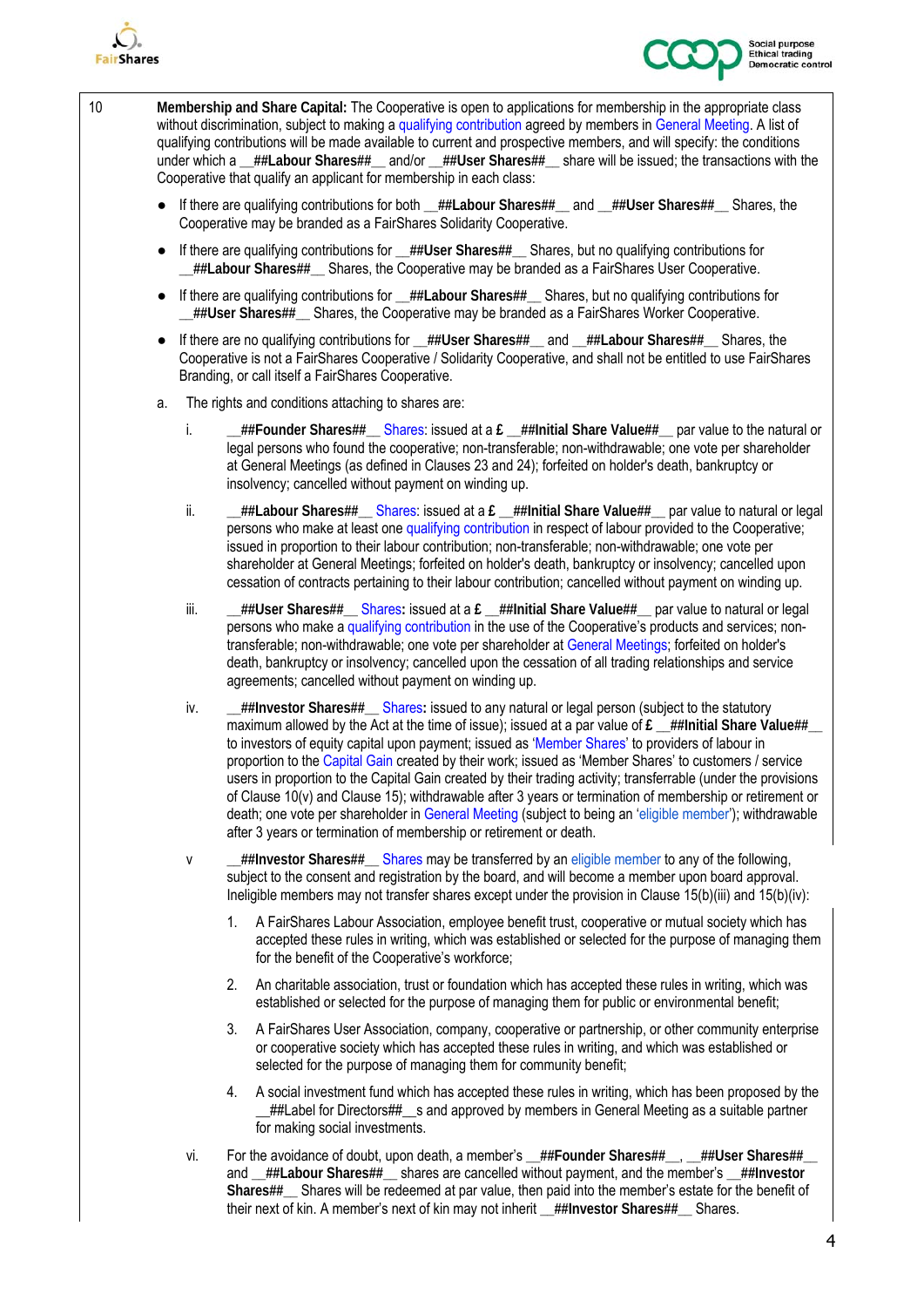



- 1. If the deceased member is bankrupt, proceeds from the sale of their shares shall be paid to the trustees of member's property and/or sequestered estates, or their nominees;
- vii. For the avoidance of doubt, each member has only one vote at General Meetings, irrespective of the number of shares and number of share classes held.
- b. **Alteration of Share Capital.** The Cooperative may issue only new **\_\_##Labour Shares##\_\_**, **\_\_##User Shares##\_\_** or **\_\_##Investor Shares##\_\_** Shares. No Share Certificates shall be issued to any members unless required by the Act.

#### 11. **Withdrawal of \_\_##Investor Shares##\_\_ Shares.**

- a. Providing a member is not in debt to the Cooperative, their \_\_##Investor Shares##\_\_ Shares may be withdrawn under the following terms using capital in the Cooperative's Redemption Fund. The Redemption Fund is limited to one half of the Cooperative's Reserves at the start of the accounting period.
	- i. **\_\_##Investor Shares##\_\_** Shares transferred to another organisation under Clause 10(a)(v) cannot be withdrawn.
	- ii. If the Redemption Fund contains no funds, members' \_\_##Investor Shares##\_\_ Shares may not be withdrawn except to settle a claim by a member's next of kin following the member's death.
	- iii. Subject to the availability of monies in the Redemption Fund, ##Investor Shares## Shares can be withdrawn after 3 years, on termination of membership or retirement or death or insolvency.
	- iv. If the Redemption Fund contains insufficient funds to satisfy all withdrawal requests, the members holding **\_\_##Investor Shares##\_\_** Shares longest will be settled first.
- b. The 5 members who have transferred the most ##Investor Shares## Shares over the last 5 years should be listed, together with their contact details, at the start of the register of members.
- c. Nothing in these articles requires title to securities to be evidenced or transferred by a written instrument if the Act permits otherwise.

#### 12. **Equity Capital Stakes.**

The number of **\_\_##Investor Shares##\_\_** Shares (equity) that can be bought or allocated to a member may be capped by the Act. Subject to any statutory cap, the following rules apply:

- a. Every natural and legal person (\_##Label for Directors##\_, employee, supplier or self-employed contractor) who makes a qualifying labour contribution will be offered \_\_##Labour Shares##\_\_ Shares proportionate to their qualifying contributions at the conclusion of any probationary period agreed by the Cooperative. They will also be offered a chance to purchase **\_\_##Investor Shares##\_\_** Shares to the value of **\_\_##Initial Share Purchase##\_\_** of their initial labour contract (i.e. a person's annual salary, or projected annual value of a contract for services) after 366 days (1 year + 1 day) of continuous service;
- b. Every natural and legal person (user, customer) who makes a qualifying user contribution will be offered **\_\_##User Shares##\_\_** Shares in proportion to their qualifying contributions. They will also be offered a chance to purchase **\_\_##Investor Shares##\_\_** Shares to the value of **\_\_##Initial Share Purchase##\_\_** of their product and service purchases from the Cooperative over the previous 12 months;
- c. The Cooperative may organise a third-party loan or grant of money for an existing member for the purpose of establishing their **\_\_##Investor Shares##\_\_** Shareholding;
- d. Subject to Special Resolution, the provisions in clauses 12 (a) to (c) can be applied to other legal entities (companies, cooperatives, associations, foundations, charities etc.) who support the work of the Cooperative.
- e. The \_\_##Label for Directors##\_\_s shall not be entitled to withhold share offers or prevent share transfers, or reject applications for membership, on the grounds of social class, age, politics, race, creed, religion, culture, ethnic origin, sex or sexual orientation, marital status or disability.

#### 13. **Valuation.**

- a. Pre-emption rights are excluded.
- b. The Cooperative is valued at the start of every financial year, and this is the "Reference Value".
- c. At incorporation, the Reference Value of the Cooperative is £0.
- d. Thereafter, the Reference Value shall be calculated as the book value of fixed assets plus the **\_\_##Investor Shares##\_\_** Share for the previous accounting period (see Clause 44) \* [Dividend Multiplier]. The [Dividend Multiplier] is (7 \* (1 / **\_\_##Investor Share Fraction##\_\_**)).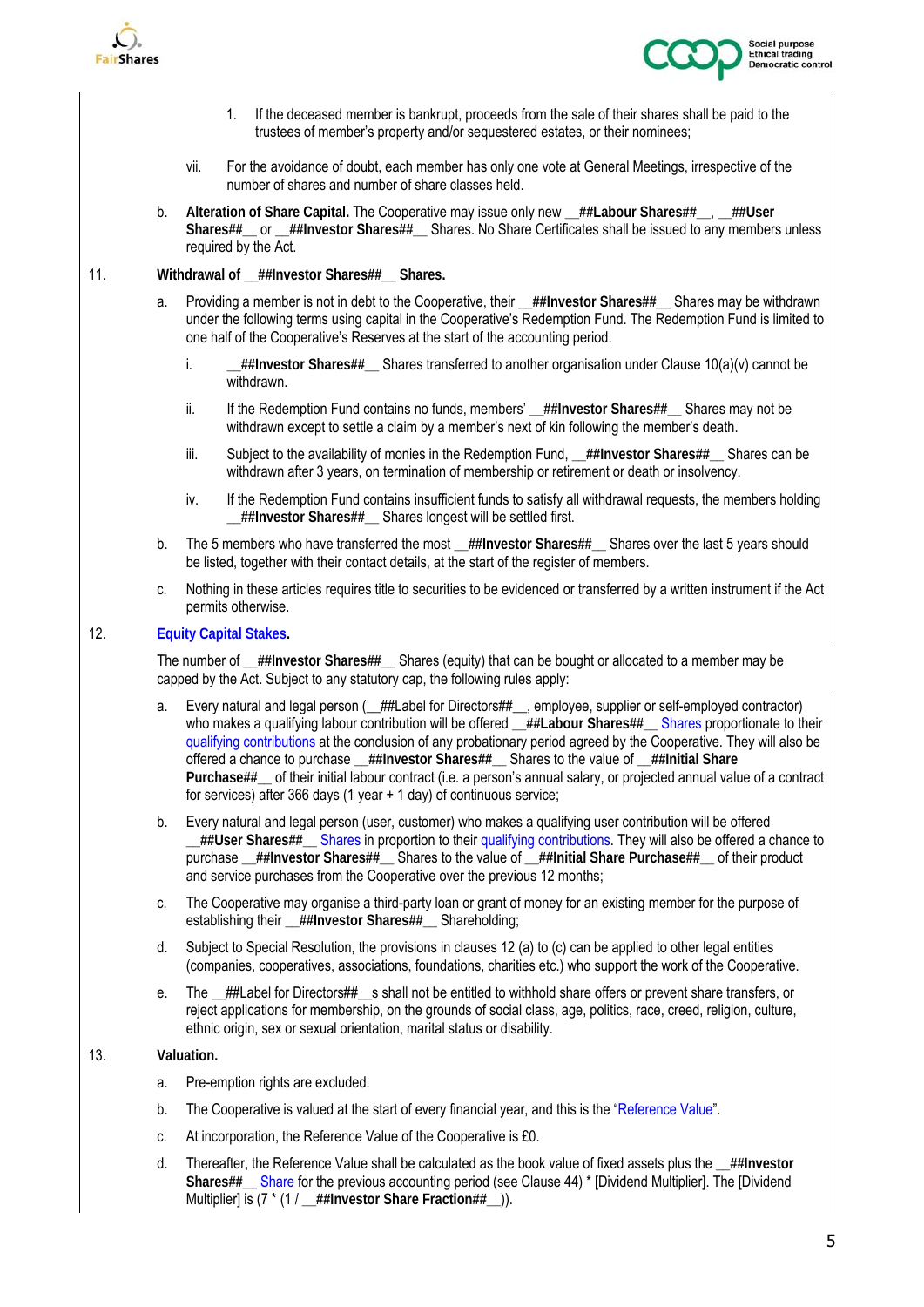



|    | е. |                                         | A Class Resolution can require revaluation of the Cooperative or any of its assets.                                                                                                                                                                                                                                                                                                                                                                                                                                                     |  |  |  |  |
|----|----|-----------------------------------------|-----------------------------------------------------------------------------------------------------------------------------------------------------------------------------------------------------------------------------------------------------------------------------------------------------------------------------------------------------------------------------------------------------------------------------------------------------------------------------------------------------------------------------------------|--|--|--|--|
| 14 |    | Share Issues.                           |                                                                                                                                                                                                                                                                                                                                                                                                                                                                                                                                         |  |  |  |  |
|    | a. |                                         | The Cooperative may only issue new Labour, User or Investor Shares at par value.                                                                                                                                                                                                                                                                                                                                                                                                                                                        |  |  |  |  |
| 15 |    | <b>Capital Gains and Member Shares.</b> |                                                                                                                                                                                                                                                                                                                                                                                                                                                                                                                                         |  |  |  |  |
|    | а. |                                         | The "Capital Gain Fraction" is 0.5, and may be changed only by Special Resolution.                                                                                                                                                                                                                                                                                                                                                                                                                                                      |  |  |  |  |
|    | b. |                                         | If the Cooperative's value at the end of an accounting period (the "New Value") is greater than its Reference<br>Value, then Capital Gain = (New Value – Reference Value) x [Capital Gain Fraction] and:<br>the "Workers' Gain" is Capital Gain / 2;<br>the "Users' Gain" is Capital Gain / 2;<br>Member Shares equals 1 share for each £1 of Capital Gain;<br>This number of Member Shares shall be issued as _##Investor Shares##__ Shares to _##Labour<br>Shares##_and _##User Shares##_ Shareholders by any of the following means: |  |  |  |  |
|    |    | i.                                      | By issuing _##Investor Shares##_ Shares to the value of Workers' Gain credited as fully paid to those<br>holding _##Labour Shares##_ Shares in proportion to the number of _##Labour Shares##_<br>Shares held at the commencement of the accounting period;                                                                                                                                                                                                                                                                             |  |  |  |  |
|    |    | ii.                                     | By issuing _##Investor Shares##_ Shares to the value of Users' Gain credited as fully paid to those<br>holding _##User Shares##_ Shares in proportion to the number of _##User Shares##_ Shares held<br>at the commencement of the accounting period;                                                                                                                                                                                                                                                                                   |  |  |  |  |
|    |    | iii.                                    | Subject to the consent of the _##Label for Board##_, by transferring the ownership of _##Investor<br>Shares##_ Shares (with compensation at par value) from existing _##Investor Shares##_<br>Shareholders who wish to sell to _##Labour Shares##_ Shareholders in proportion to the number of<br>$\pm$ ##Labour Shares## $\_\$ Shares held at the commencement of the accounting period, capped at the<br>Workers' Gain;                                                                                                               |  |  |  |  |
|    |    | iv.                                     | Subject to the consent of the _##Label for Board##_, by transferring the ownership of _##Investor<br>Shares##_ Shares (with compensation at par value) from existing _##Investor Shares##_<br>Shareholders who wish to sell to _##User Shares##_ Shareholders in proportion to the number of<br>"##User Shares## Shares held at the commencement of the accounting period, capped at the Users.<br>Gain;                                                                                                                                |  |  |  |  |
|    |    | ٧.                                      | Any combination of 15 i) to iv) that has the effect of acquiring for _##Labour Shares##_ and _##User<br>Shares##_ Shareholders the number of 'Member Shares' to which they are entitled.                                                                                                                                                                                                                                                                                                                                                |  |  |  |  |
| 16 |    | Borrowing and Investment.               |                                                                                                                                                                                                                                                                                                                                                                                                                                                                                                                                         |  |  |  |  |
|    | а. |                                         | Borrowing: the _##Label for Board##_ may exercise all the powers of the Cooperative to borrow money at<br>commercial rates, and to mortgage or charge its undertaking, property and assets (present or future) and to issue<br>debentures provided that:                                                                                                                                                                                                                                                                                |  |  |  |  |
|    |    | i.                                      | No borrowing is authorised that exceeds the value of the Reserves unless:                                                                                                                                                                                                                                                                                                                                                                                                                                                               |  |  |  |  |
|    |    | 1.                                      | the lender does not take a charge over the assets of the Cooperative;                                                                                                                                                                                                                                                                                                                                                                                                                                                                   |  |  |  |  |
|    |    | 2.                                      | the loan amount or credit agreement is unsecured (i.e. does not require the Cooperative to offer<br>security);                                                                                                                                                                                                                                                                                                                                                                                                                          |  |  |  |  |
|    |    | 3.                                      | the borrowing secures for the Cooperative an asset or contract with a value greater than the amount<br>borrowed.                                                                                                                                                                                                                                                                                                                                                                                                                        |  |  |  |  |
|    |    | ii.                                     | The borrowing is authorised by an Ordinary Resolution.                                                                                                                                                                                                                                                                                                                                                                                                                                                                                  |  |  |  |  |
|    | b. |                                         | Commercial Investments: the _##Label for Board##_ may exercise all the powers of the Cooperative to<br>make commercial investments, provided that the sum invested does not exceed one half of Reserves.                                                                                                                                                                                                                                                                                                                                |  |  |  |  |
|    |    | i.                                      | The balance of Reserves must be held in current or deposit accounts, low-risk stocks, bonds or accessible<br>savings accounts.                                                                                                                                                                                                                                                                                                                                                                                                          |  |  |  |  |
|    | C. |                                         | Social investments may be made each year in accordance with Clause 10(iv) providing they total no more than<br>one half of the opening balance of the Redemption Fund for that year.                                                                                                                                                                                                                                                                                                                                                    |  |  |  |  |
|    |    |                                         | <b>GOVERNANCE</b>                                                                                                                                                                                                                                                                                                                                                                                                                                                                                                                       |  |  |  |  |

17 The **\_\_##Label for Directors##\_\_s** may call General Meetings and, on the requisition of members holding a tenth or more of the shares in any class, must convene a General Meeting for a date not later than 4 weeks after receipt of the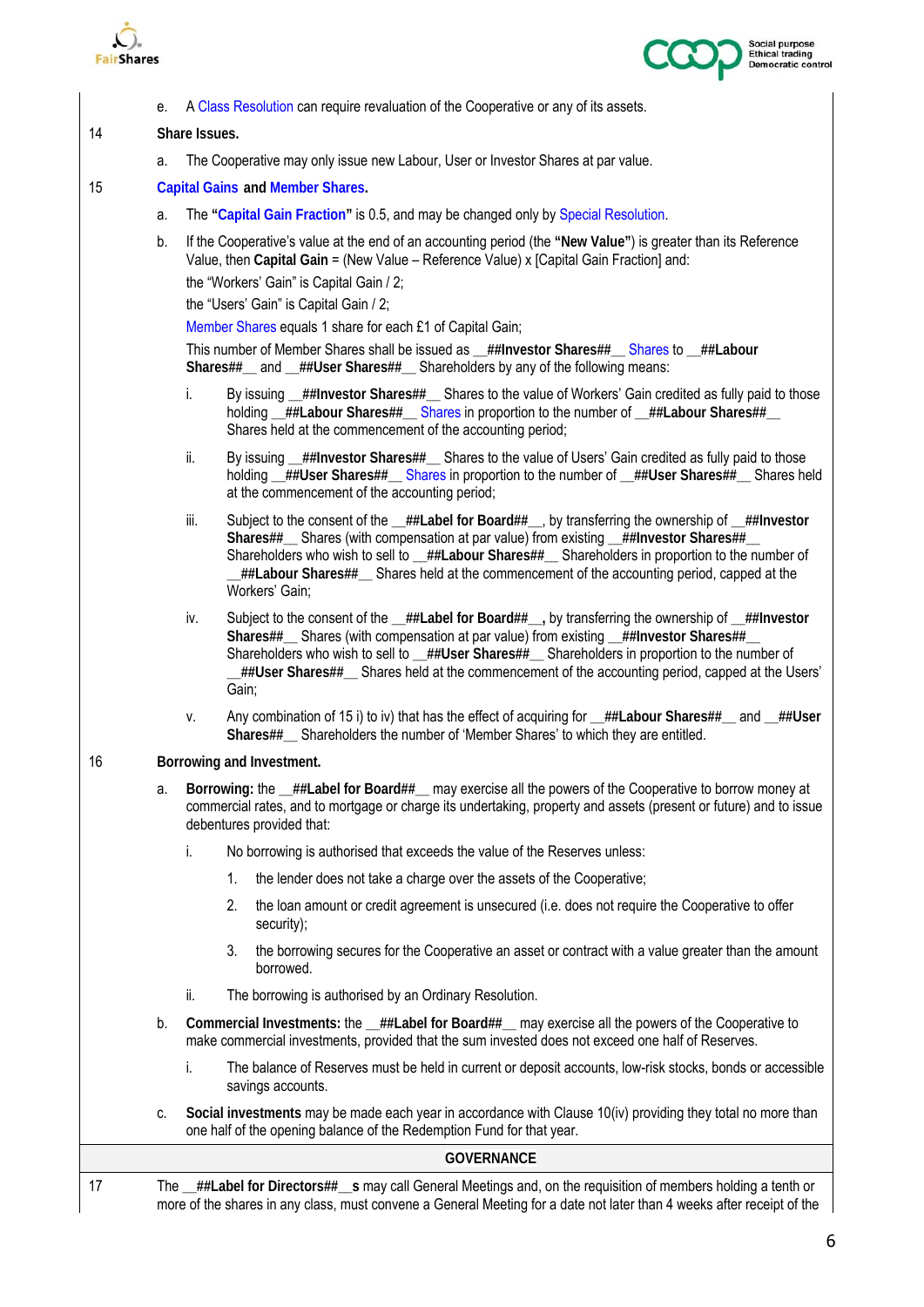



requisition. General Meetings can take place through an online collaborative decision-making platform using technology agreed by members. General Meetings may be held in public, broadcast live, recorded and the records of such meetings can be made available to the public. 18 In each financial year, a minimum of one General Meeting will be held in addition to the Annual General Meeting (AGM). a. No business shall be transacted at a General Meeting unless a quorum of members is present. Unless and until otherwise decided by General Meeting, **\_\_##Quorum Level Default##\_\_** of the membership shall be the quorum, subject to the number of members being more than 10 and less than 50. b. In the event of the membership exceeding 50 the quorum shall be  $\#$ #Quorum Over 50##. c. In the event of the membership being less than 10, the quorum shall be one-half subject to a minimum of **\_\_##Quorum Under 10##\_\_**. d. An invitation to all members to join an online collaborative decision-making platform before a General Meeting shall be sufficient to satisfy the rules regarding a quorum providing all resolutions on which a vote is required are posted to the online collaborative decision-making platform before the meeting. e. No business shall be transacted at an off-line General Meeting until the meeting has agreed a chairperson. Online General Meetings do not require a chairperson. Whenever a President is in post, the President will chair an off-line General Meeting. If a President is not in post, or the President is not present, the meeting will elect one of the **\_\_##Label for Directors##\_\_**s to chair the meeting. If no **\_\_##Label for Directors##\_\_**s are present, the meeting may elect a chairperson from those present. 19. **Eligible members** can vote at General Meetings to set corporate policy, approve/reject social enterprise plans, take decisions about acquisition and disposal of property, and to enter into partnership arrangements with other organisations. a. A proposal to amalgamate with another society (Section 109) or company (Section 112) must be taken by Special Resolution following the provisions of the Act. b. A proposal to transfer the engagements of another society (Section 110) or a company (Section 112) must be put as a Special Resolution following the provisions of the Act. c. A proposal to convert to another legal form must be put as a Special Resolution. d. A proposal to wind up or dissolve the Cooperative must be put as a Special Resolution. 20 Corporate policy and social enterprise plans are implemented by a Chief Executive Officer or Executive Team appointed by the governing body. The **\_\_##Label for Board##\_\_** will stipulate their authority whenever appointed. a. When no Chief Executive Officer or Executive Team is in post, the **\_\_##Label for Board##\_\_** member with the most **\_\_##Labour Shares##\_\_** Shares will assume the responsibilities of the Chief Executive Officer until a new Chief Executive Officer or Executive Team can be appointed. b. If the situation in 20(a) arises, and two or more **\_\_##Label for Directors##\_\_s** have the same number of **\_\_##Labour Shares##\_\_** Shares, the longest serving member will assume the responsibilities of the Chief Executive Officer until a new Chief Executive Officer or Executive Team is appointed. c. The Chief Executive Officer or Executive Team is responsible to the General Meeting and **\_\_##Label for Board##\_\_** for the organisation and management of the Cooperative and the implementation of the Cooperative's social enterprise plans. 21. Every **\_\_##Founder Shares##\_\_**, **\_\_##Labour Shares##\_\_**, **\_\_##User Shares##\_\_** and eligible **\_\_##Investor Shares##\_\_** shareholder can attend, speak and propose resolutions at a General Meeting, can stand (subject to clauses 30 and 31) for election as a governing body member and can cast one vote at General Meetings (as provided for in clauses 23 and 24). 22. Any person can act as a proxy for a member at General Meeting. An instrument appointing a proxy must be written in a usual form, or a form approved by the \_\_##Label for Board##\_\_. a. A proxy may act for a maximum of **\_\_##Proxy Rights##\_\_** other member(s) at General Meetings (i.e. can cast a maximum of **\_\_##Proxy Rights##** vote(s) in addition to their own). 23. Decisions at off-line General Meetings are made by eligible members passing resolutions with a show of hands, unless a poll is demanded by at least **\_\_##Quorum Under 10##\_\_** eligible members. At online General Meetings, decisions are made by approving a member proposal using the collaborative decision-making tools adopted by members. a. For Ordinary Resolutions taken by a show of hands (or online vote), **\_\_##Founder Shares##\_\_**, **\_\_##Labour Shares##\_\_**, **\_\_##User Shares##\_\_** and **\_\_##Investor Shares##\_\_** shareholders have one vote each,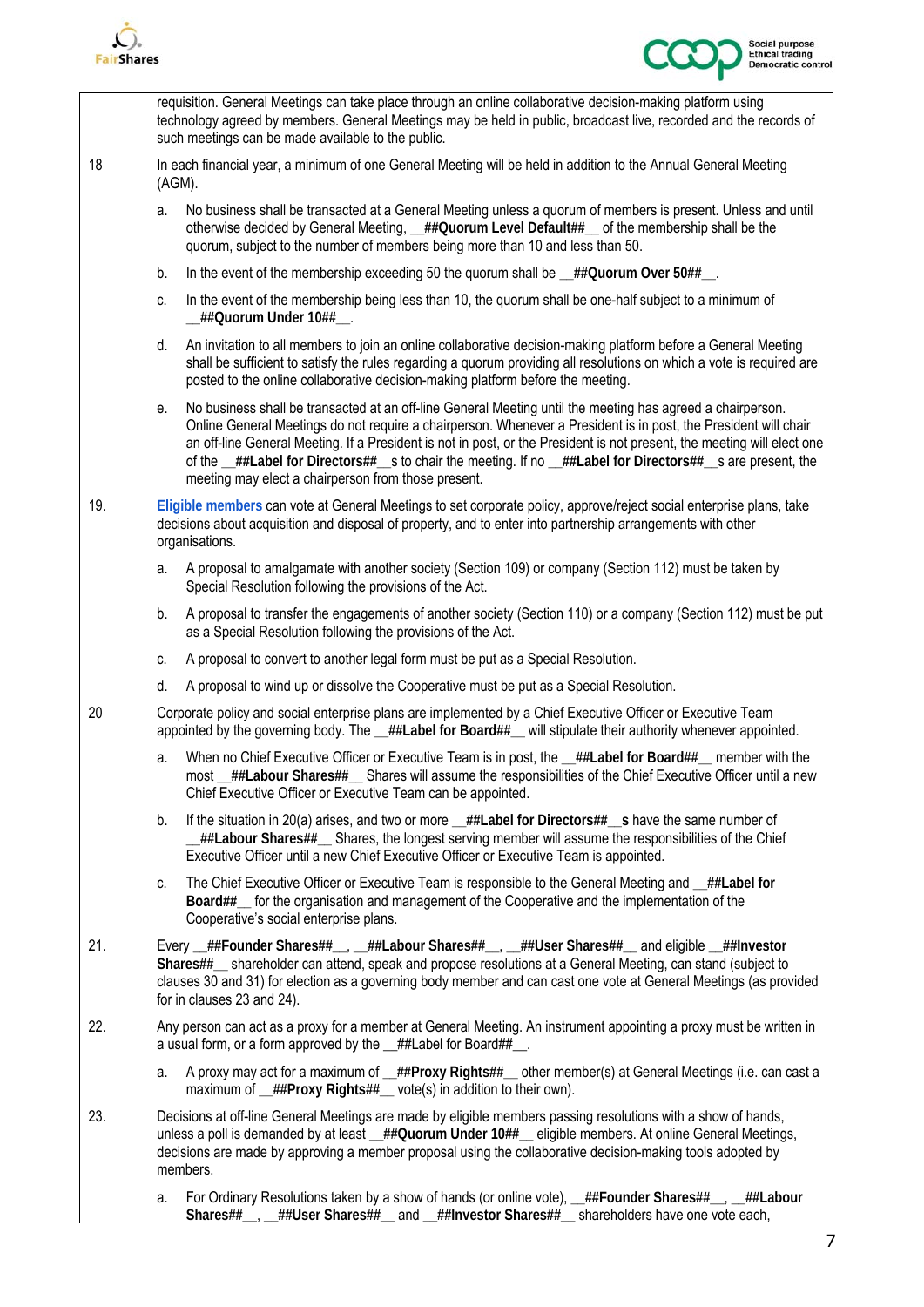



irrespective of the number of shares held and irrespective of the class(s) of share held.

- b. For Ordinary Resolutions involving a poll each eligible member votes once, irrespective of the number of memberships held. Their vote counts toward the lowest numbered member class in which they hold membership (from the following list of member classes):
	- 1 **\_\_##Founder Shares##\_\_** members
	- 2 **\_\_##Labour Shares##\_\_** members
	- 3 **\_\_##User Shares##\_\_** members
	- 4 **\_\_##Investor Shares##\_\_** members

(For example, if a person is both a **\_\_##Founder Shares##\_\_** and **\_\_##Labour Shares##\_\_** member, their vote would only be counted once in the **\_\_##Founder Shares##\_\_** member class.)

- c. If a poll is requested by at least ##Quorum Under 10## members, the chairperson must offer each shareholder class a chance to propose a special resolution in accordance with the provisions of Clause 25 before proceeding with the poll.
- 24. On a show of hands, online vote, or poll, every eligible member who is present in person or by proxy, has one vote.
	- a. In the event of a poll the total number of **\_\_##Founder Shares##\_\_, \_\_##Labour Shares##\_\_**, **\_\_##User Shares##\_\_** and **\_\_##Investor Shares##\_\_** votes for and against the resolution will be recalculated using the following formulae (see clause 44 for [**\_\_##Investor Shares##\_\_** Share Fraction]; see clause 40 for [**\_\_##Founder Shares##\_\_** Share Fraction]**,** [**\_\_##Labour Shares##\_\_** Share Fraction] and [**\_\_##User Shares##\_\_** Share Fraction]:
		- i. [**\_\_##Investor Shares##\_\_** Votes For] / [**\_\_##Investor Shares##\_\_** Votes Cast] \* [**\_\_##Investor Shares##\_\_** Share Fraction]
		- ii. [**\_\_##Investor Shares##\_\_** Votes Against] / [**\_\_##Investor Shares##\_\_** Votes Cast] \* [**\_\_##Investor Shares##\_\_** Share Fraction]
		- iii. [**\_\_##Labour Shares##\_\_** Votes For] / [**\_\_##Labour Shares##\_\_** Votes Cast] \* [**\_\_##Labour Shares##\_\_** Share Fraction]
		- iv. [**\_\_##Labour Shares##\_\_** Votes Against] / [**\_\_##Labour Shares##\_\_** Votes Cast] \* [**\_\_##Labour Shares##\_\_** Share Fraction]
		- v. [**\_\_##User Shares##\_\_** Votes For] / [**\_\_##User Shares##\_\_** Votes Cast] \* [**\_\_##User Shares##\_\_** Share **Fraction1**
		- vi. [**\_\_##User Shares##\_\_** Votes Against] / [**\_\_##User Shares##\_\_** Votes Cast] \* [**\_\_##User Shares##\_\_**  Share Fraction]
		- vii. [**\_\_##Founder Shares##\_\_** Votes For] / [**\_\_##Founder Shares##\_\_** Votes Cast] \* [**\_\_##Founder Shares##\_\_** Share Fraction]
		- viii. [**\_\_##Founder Shares##\_\_** Votes Against] / [**\_\_##Founder Shares##\_\_** Votes Cast] \* [**\_\_##Founder Shares##\_\_** Share Fraction]
	- b. The total vote for the resolution is the aggregate of i), iii),  $v$ ) and vii)
	- c. The total vote against the resolution is the aggregate of ii), iv), vi) and viii)
	- d. For an ordinary resolution to pass, the aggregate of i), iii), v) and vii) must be greater than 0.5, otherwise the resolution is not passed.
	- e. For a special resolution to pass, two-thirds (67% ) of members (when operating under Sections 109-111, and 120-121 of the Act) or three-quarters (75%) of members (under the provisions of Section 43-44 of the Act or as triggered by other rules in this constitution) must vote in favour, otherwise the resolution is not passed.
- 25. **Special resolutions** may only be proposed by the **\_\_##Label for Board##\_\_** or by Class Resolution. The text of special resolutions must be approved by an audit committee (see Clause 47) before it is voted upon by members.

a. If an audit committee has not been formed, a temporary committee will be formed as follows: each active member class will nominate (elect) up to two of their members to represent the views of their member class. The temporary audit committee will meet until the special resolution vote is complete, or the resolution is withdrawn.

26. Unless a poll is demanded or required by the Act, a declaration by the chairperson at the meeting that an Ordinary resolution has, on a show of hands, been carried or lost and an entry to that effect in the book containing the minutes of the proceedings (or equivalent record in an online collaborative decision-making forum) shall be conclusive evidence of the fact without proof of the number or proportions of the votes recorded in favour or against the Ordinary Resolution.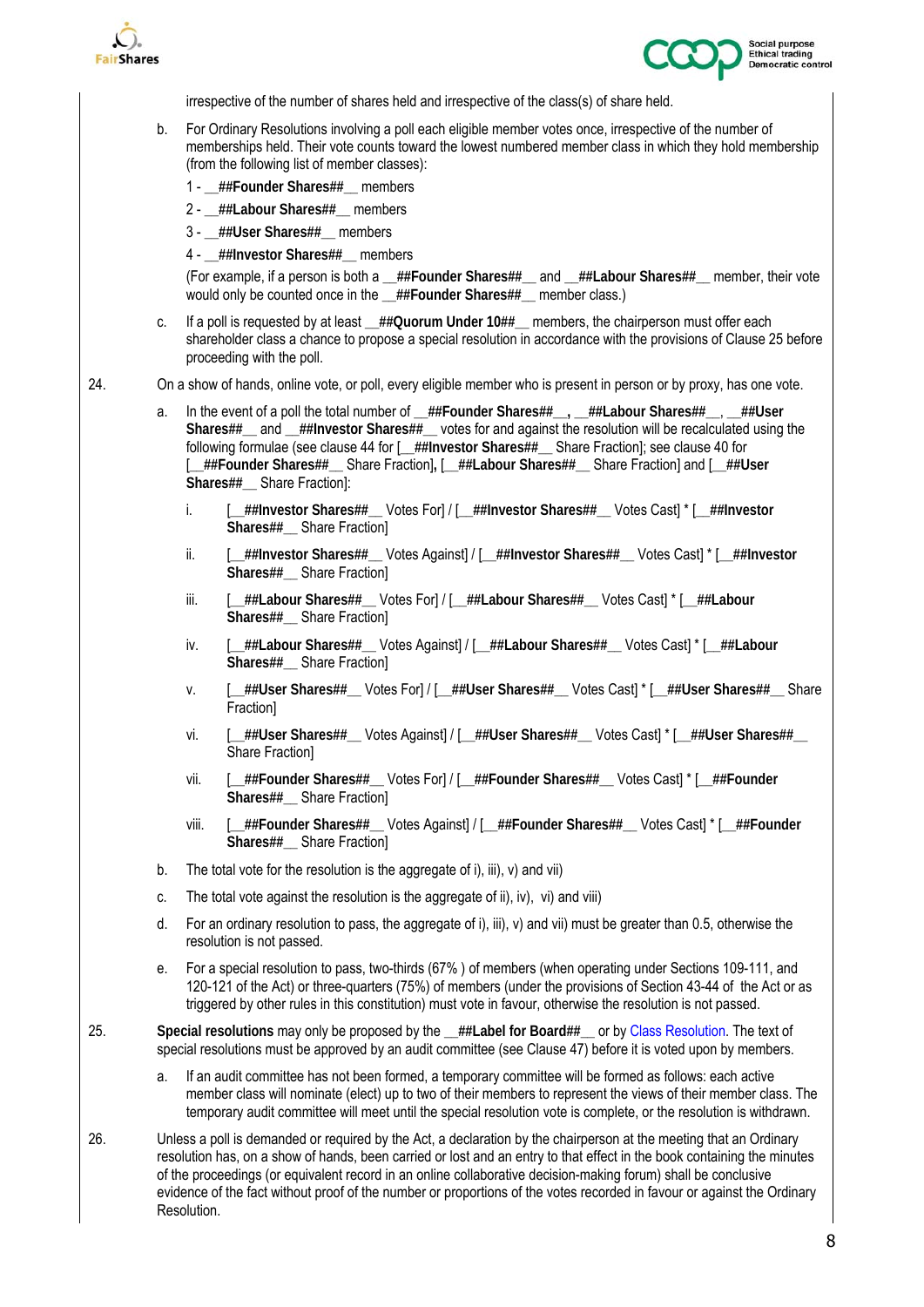



| 27. | A written resolution signed by all members, or approved using designated technology, is valid as if properly passed at<br>a General Meeting.                                                                                                                                                                                                                                                                       |                                                                                                                                                                                                                                                                                                                                                                                                                                                                                                                                                                                                            |  |  |  |
|-----|--------------------------------------------------------------------------------------------------------------------------------------------------------------------------------------------------------------------------------------------------------------------------------------------------------------------------------------------------------------------------------------------------------------------|------------------------------------------------------------------------------------------------------------------------------------------------------------------------------------------------------------------------------------------------------------------------------------------------------------------------------------------------------------------------------------------------------------------------------------------------------------------------------------------------------------------------------------------------------------------------------------------------------------|--|--|--|
| 28. | The proceedings of a meeting are not invalidated by the accidental omission to give notice of the meeting to, or the<br>non-receipt of notice of the meeting by, a person entitled to receive notice. Notice shall be deemed to have been given<br>if sent to the email address, user account or other technological place of transmission, nominated or accepted by the<br>party entitled to receive such notice. |                                                                                                                                                                                                                                                                                                                                                                                                                                                                                                                                                                                                            |  |  |  |
| 29. |                                                                                                                                                                                                                                                                                                                                                                                                                    | $\pm$ ##Label for Directors##__s. The Cooperative shall have a __##Label for Board##__ of between three and<br>_##Directors##__ _##Label for Directors##_s except in the following circumstances:                                                                                                                                                                                                                                                                                                                                                                                                          |  |  |  |
|     | a.                                                                                                                                                                                                                                                                                                                                                                                                                 | The Cooperative is in receipt of grant or loan funding from a public authority, charitable body or other asset-<br>locked organisation (e.g. a credit union, community-owned cooperative or company), in which case the minimum<br>number of _##Label for Directors##_s shall be three (3) representing at least two shareholder classes, with at<br>least one financial specialist.                                                                                                                                                                                                                       |  |  |  |
|     | b.                                                                                                                                                                                                                                                                                                                                                                                                                 | The Cooperative has __##Election Threshold##__ or more members, in which case the minimum number of<br>_##Label for Directors##__s shall be five with at least one representing each shareholder class with active<br>members and at least one financial specialist.                                                                                                                                                                                                                                                                                                                                       |  |  |  |
| 30. | If the Cooperative has fewer than _##Election Threshold##_ members, _##Label for Board##_ members will<br>be proposed by _##Founder Shares##_ members or existing _##Label for Directors##_s and approved by<br>Ordinary Resolution.                                                                                                                                                                               |                                                                                                                                                                                                                                                                                                                                                                                                                                                                                                                                                                                                            |  |  |  |
|     | a.                                                                                                                                                                                                                                                                                                                                                                                                                 | _##Label for Directors##__s may freely negotiate contracts of any value until the Cooperative files its first set of<br>accounts. Thereafter, __##Label for Directors##__s may freely negotiate contracts to the value of __##Contract<br>Value (Startup)##_ of the Cooperative's annual turnover (as reported in the previous year's filed accounts).<br>Contracts in excess of this amount require General Meeting approval.                                                                                                                                                                             |  |  |  |
|     | b.                                                                                                                                                                                                                                                                                                                                                                                                                 | A governing body member may be removed at General Meeting by an Ordinary Resolution, or after a vote of no-<br>confidence at a meeting of the _##Label for Directors##_s.                                                                                                                                                                                                                                                                                                                                                                                                                                  |  |  |  |
| 31. |                                                                                                                                                                                                                                                                                                                                                                                                                    | If the Cooperative has $\_\#$ #Election Threshold## or more members, $\_\#$ #Label for Directors## s and a<br>President will be elected annually as follows.                                                                                                                                                                                                                                                                                                                                                                                                                                               |  |  |  |
|     | a.                                                                                                                                                                                                                                                                                                                                                                                                                 | ##Labour Shares##__ Shareholders will elect a maximum of __##Elected Labour Directors##__ __##Label_<br>for Directors##_(s) (one will be subject to re-election by rotation every two-years), following the Act.                                                                                                                                                                                                                                                                                                                                                                                           |  |  |  |
|     | b.                                                                                                                                                                                                                                                                                                                                                                                                                 | the let a maximum of the User Directed User Directer ##Elected User Directors <a><br/>Directors##_(s) (one will be subject to re-election by rotation every two-years), following the Act.</a>                                                                                                                                                                                                                                                                                                                                                                                                             |  |  |  |
|     | C.                                                                                                                                                                                                                                                                                                                                                                                                                 | ##Investor Shares## Shareholders (if applicable) will elect a maximum of _##Elected Investor_<br>Directors##__ _##Label for Directors##_(s) (one will be subject to re-election by rotation every two-years),<br>following the Act.                                                                                                                                                                                                                                                                                                                                                                        |  |  |  |
|     | d.                                                                                                                                                                                                                                                                                                                                                                                                                 | __##Founder Shares##__ Shareholders will elect a maximum of __##Elected Founder Directors##__<br>$#$ #Label for Directors##_(s), who may be removed only by the provisions set out in 31(f).                                                                                                                                                                                                                                                                                                                                                                                                               |  |  |  |
|     | е.                                                                                                                                                                                                                                                                                                                                                                                                                 | A maximum of _##Appointed Directors##__ _##Label for Directors## (s) may be appointed (co-opted) by<br>the other _##Label for Directors##_s for their specialist financial, environmental and cooperative management<br>skills.                                                                                                                                                                                                                                                                                                                                                                            |  |  |  |
|     | f.                                                                                                                                                                                                                                                                                                                                                                                                                 | A _##Label for Directors##_ may be removed from office at any General Meeting by a Class Resolution of a<br>shareholder class that elected him or her, or by Ordinary Resolution.                                                                                                                                                                                                                                                                                                                                                                                                                          |  |  |  |
|     | g.                                                                                                                                                                                                                                                                                                                                                                                                                 | A Cooperative President will be elected from the _##Label for Directors##_s on a poll of all shareholders<br>(one vote per shareholder) at the Annual General Meeting. The President has a non-executive role in the running<br>of the Cooperative, and is responsible for overseeing meetings of the _##Label for Board##_, maintaining the<br>public image of the Cooperative, and facilitating good communications between _##Label for Directors##_s<br>and cooperative members. The President has a casting vote at the _##Label for Board##_ and General<br>Meetings, but is not required to use it. |  |  |  |
|     | h.                                                                                                                                                                                                                                                                                                                                                                                                                 | In the absence of a President, or if a President is not elected, the holder(s) of _##Founder Shares##_ Shares<br>will fulfil this role (as set out in $31(g)$ ).                                                                                                                                                                                                                                                                                                                                                                                                                                           |  |  |  |
|     |                                                                                                                                                                                                                                                                                                                                                                                                                    | i.<br>A _##Label for Directors##_ cannot be removed by other _##Label for Directors##_s except at<br>General Meeting (as set out in 31 (f)).                                                                                                                                                                                                                                                                                                                                                                                                                                                               |  |  |  |
|     |                                                                                                                                                                                                                                                                                                                                                                                                                    | Cooperative _##Label for Directors##__s may freely negotiate contracts to the value of _##Contract<br>ii.<br>Value (Established)##__ of the Cooperative's annual turnover (as reported in the previous year's filed<br>accounts). Contracts in excess of this amount require General Meeting approval.                                                                                                                                                                                                                                                                                                     |  |  |  |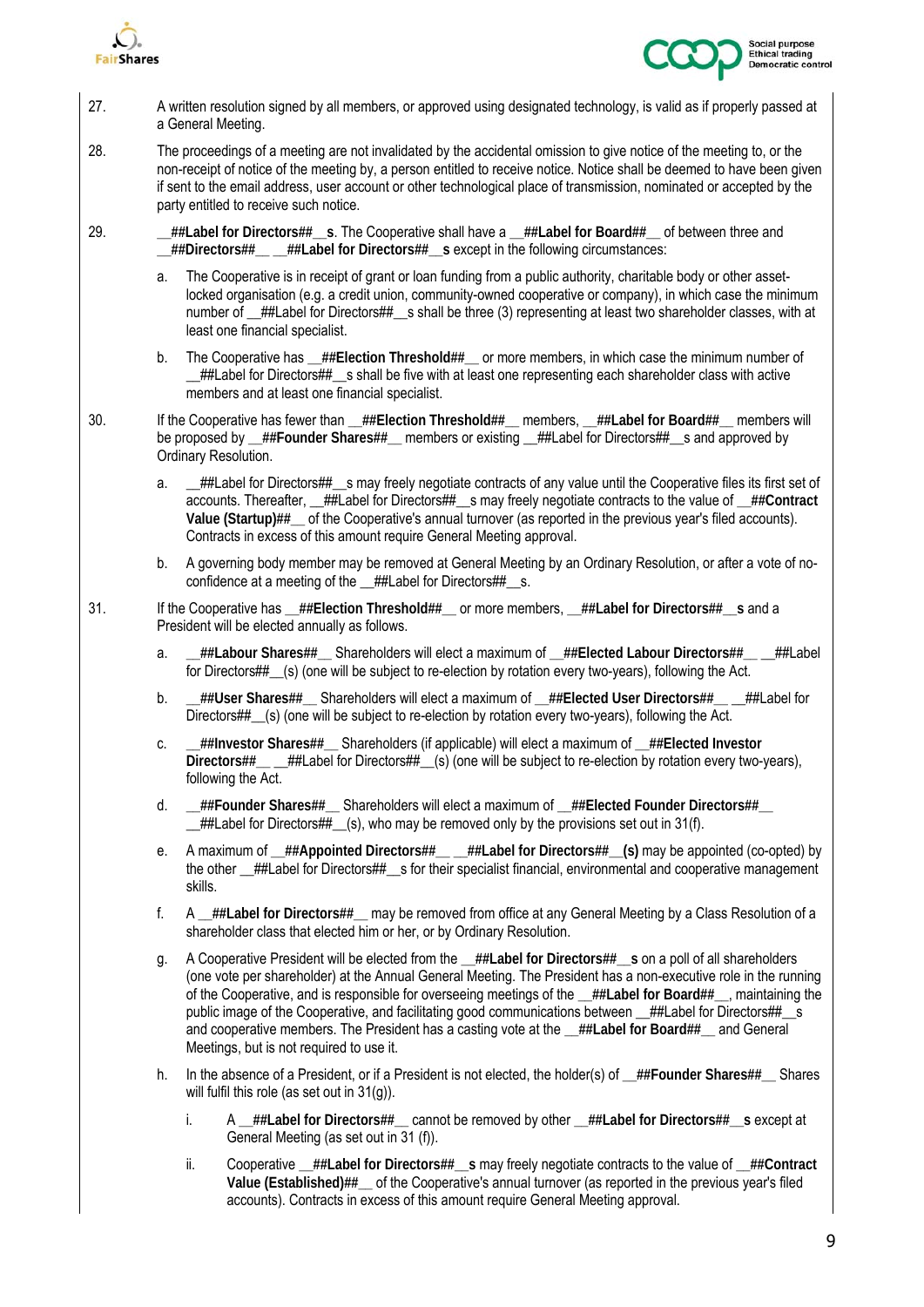



| 32. |                                                                                                                                                                                                                  | ##Label for Directors##__s' meetings may be held between General Meetings by any means defined within the<br>Act, and through an online collaborative decision-making platform.                                                                                                                                                                                                                                                                                                                                                                                                                                                                         |  |  |
|-----|------------------------------------------------------------------------------------------------------------------------------------------------------------------------------------------------------------------|---------------------------------------------------------------------------------------------------------------------------------------------------------------------------------------------------------------------------------------------------------------------------------------------------------------------------------------------------------------------------------------------------------------------------------------------------------------------------------------------------------------------------------------------------------------------------------------------------------------------------------------------------------|--|--|
|     | a.                                                                                                                                                                                                               | All acts done by any meeting of the _##Label for Directors##_s or by any person acting as a member of the<br>_##Label for Board##__ shall, even if it be afterwards discovered that there was some defect in the<br>appointment of any _##Label for Board##_ member or person acting as such, or that they or any of them<br>were disqualified, be as valid as if every such person had been duly appointed and was qualified to be a<br>governing body member.                                                                                                                                                                                         |  |  |
|     |                                                                                                                                                                                                                  | <b>EXPENSES, BENEFITS AND PAY</b>                                                                                                                                                                                                                                                                                                                                                                                                                                                                                                                                                                                                                       |  |  |
| 33. | Providers of labour (_##Label for Directors##__s, members, employees, self-employed contractors) shall be paid<br>reasonable expenses wholly incurred in relation to furthering the business of the Cooperative. |                                                                                                                                                                                                                                                                                                                                                                                                                                                                                                                                                                                                                                                         |  |  |
|     | a.                                                                                                                                                                                                               | A schedule of acceptable benefits and expenses may be agreed by Ordinary Resolution. Any expenses paid, or<br>benefits provided, outside the scope of an agreed schedule must be itemised in the annual accounts.                                                                                                                                                                                                                                                                                                                                                                                                                                       |  |  |
|     | b.                                                                                                                                                                                                               | Benefits and expenses must be itemised and recorded in such a way that they can be inspected by any member<br>during normal office hours.                                                                                                                                                                                                                                                                                                                                                                                                                                                                                                               |  |  |
| 34. |                                                                                                                                                                                                                  | Remuneration has three components: Basic Wages ("Pay"), _##Labour Shares##_ Share dividends and<br>_##Investor Shares##_ Share dividends.                                                                                                                                                                                                                                                                                                                                                                                                                                                                                                               |  |  |
|     | a.<br>labour.                                                                                                                                                                                                    | Each provider of labour is subject to one or more contracts (employment contract, contract for services or<br>cooperative membership) which controls the manner in which they are remunerated for their labour. These<br>articles, including subsequent modifications, are part of any contract between the Cooperative and those<br>providing labour (_##Label for Directors##__, members, employees, self-employed contractors). All members of<br>the Cooperative shall be provided with a copy of these rules upon agreement or variation of a contract to supply                                                                                   |  |  |
|     | b.                                                                                                                                                                                                               | Labour may be recognised solely through Cooperative membership and remunerated solely through _##Labour<br>Shares##__ Share dividends. A formal contract of employment will be issued if, in the view of the _##Label for<br>Directors##_s, 'employee status' tests used in employment tribunals have been, or are expected to be, satisfied<br>(i.e. a person works regular hours, receives regular pay, has agreed holiday entitlements and is subject to regular<br>supervision etc.).                                                                                                                                                               |  |  |
|     | C.                                                                                                                                                                                                               | If the Cooperative issues contracts of employment to members of staff, the maximum ratio between the hourly<br>rate of the highest and lowest paid member of staff shall be _##Wage Solidarity Ratio##_ This ratio can<br>only be amended by a Class Resolution in a meeting of _##Labour Shares##_ Shareholders. This ratio may<br>not be amended by Ordinary Resolution or Special Resolution.                                                                                                                                                                                                                                                        |  |  |
|     | d.                                                                                                                                                                                                               | At the start of each accounting period, if the Cooperative has any employees, an amount equal to (Basic Wages $\cdot$<br>Current Inflation Rate) will be set aside for increases in Basic Wages. The application of any remuneration<br>system to employees and self-employed contractors is at the discretion of the CEO or Executive Team (unless<br>overridden by the procedure set out in clause 49). If the budget for increases in remuneration is not distributed<br>within an accounting period, any unused part must be distributed as _##Investor Shares##__ Shares in<br>proportion to _##Labour Shares##_ Shareholdings or as cash bonuses. |  |  |
|     | е.                                                                                                                                                                                                               | An increase in the budget set in 34(d) can only be passed by Special Resolution.                                                                                                                                                                                                                                                                                                                                                                                                                                                                                                                                                                        |  |  |
|     | f.                                                                                                                                                                                                               | ##Label for Directors##__s' pay and conditions follow the same principles as other Cooperative members and<br>employees.                                                                                                                                                                                                                                                                                                                                                                                                                                                                                                                                |  |  |
| 35. | а.                                                                                                                                                                                                               | "Total Revenue" means sales plus earnings from services provided plus any other income, but excludes<br>proceeds of new issues of securities or loans obtained                                                                                                                                                                                                                                                                                                                                                                                                                                                                                          |  |  |
|     | b.<br>interest.                                                                                                                                                                                                  | "Profit" is equal to Total Revenue less the cost of materials and services, less depreciation, less rents, less                                                                                                                                                                                                                                                                                                                                                                                                                                                                                                                                         |  |  |
| 36. |                                                                                                                                                                                                                  | "Associated Costs" means the costs directly associated with a given amount of Pay, including employee's and<br>employer's contributions to insurance schemes, superannuation, healthcare plan, childcare, staff club and any other<br>benefits deducted from pay, together with sickness, maternity, paternity or other statutory pay, and Pay-As-You-Earn<br>income tax.                                                                                                                                                                                                                                                                               |  |  |
| 37. |                                                                                                                                                                                                                  | "Surplus" is equal to Profit, less Pay including their Associated Costs, less Corporation Tax.                                                                                                                                                                                                                                                                                                                                                                                                                                                                                                                                                          |  |  |
|     | a.                                                                                                                                                                                                               | The first $E$ ##Reserves Allocation## of Surplus or 30% of Profits (whichever is greater) will be allocated to<br>Reserves as working capital. This amount will be deducted from Surplus before calculating _##Founder<br>Shares##__ Share Dividends, __##User Shares##__ Share Dividends, __##Labour Shares##__ Share<br>Dividends and _##Investor Shares##_ Share interest.                                                                                                                                                                                                                                                                           |  |  |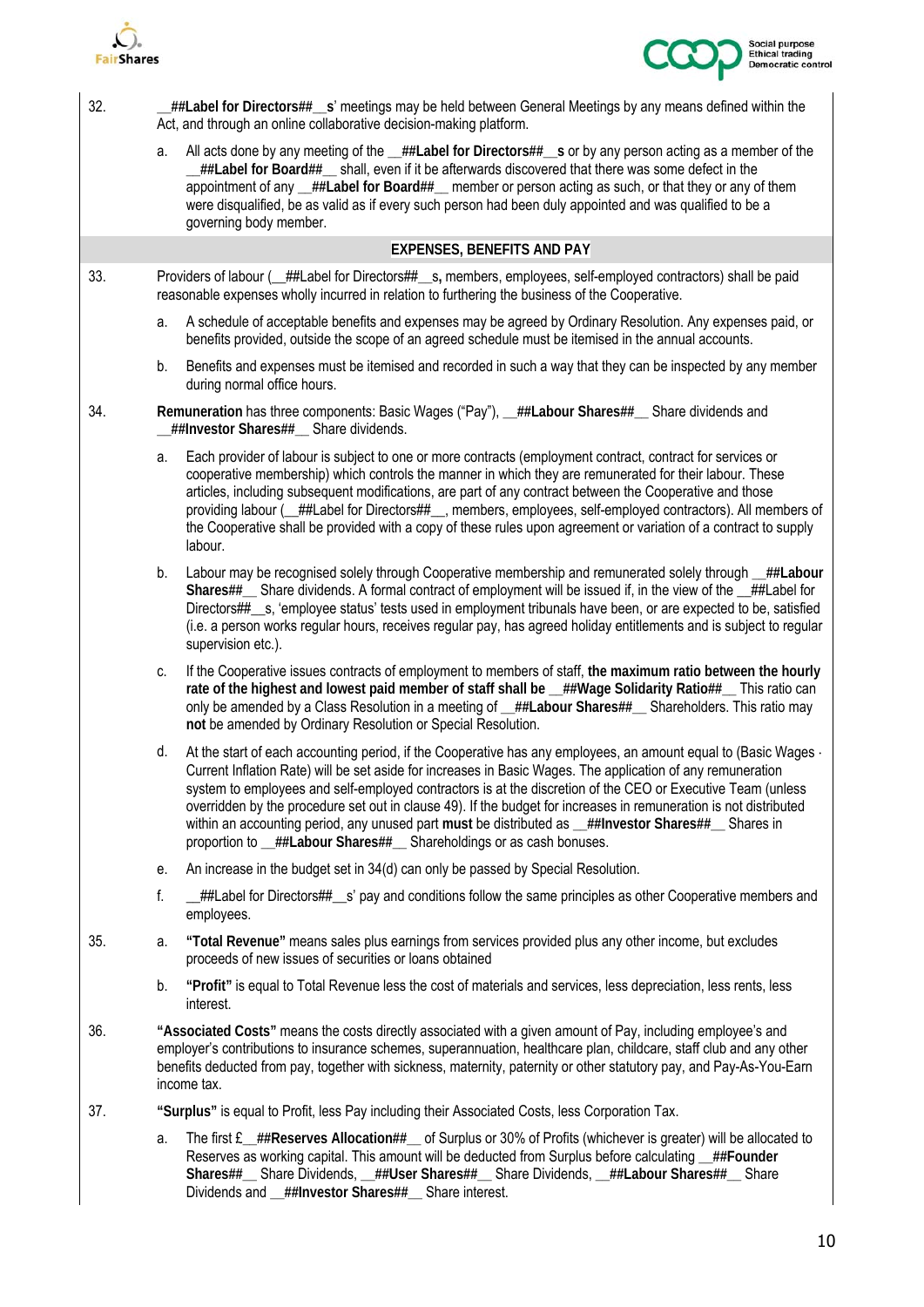



- b. Half of the Surplus transferred to reserves will be held in a "**Redemption Fund"** to satisfy member requests to withdraw ##Investor Shares## Shares as set out in Clause 11.
- 38. Additional Capital Expenditure, Extraordinary and Research and Development Costs in excess of £**\_\_##Capital**  Expenditure## not financed by a fundraising campaign must either:
	- a. be deducted from Surplus in exchange for new \_\_##Investor Shares##\_\_ Shares credited as fully-paid or;
	- b. be paid for from Reserves,

or as determined by special resolution or a qualified accountant. Any member may ask a qualified accountant to determine if an item comes under these categories.

*Guidance note on Founder, Labour, User and Investor Share Fractions and Share Dividends:* 

The FairShares Rules Generator provides for the following ranges in the allocations of voting power and dividend rights. No amendment to these rules will be approved by either the sponsor or the regulator if the fractions are amended beyond the following ranges:

Founder Share Fraction: From 0 – 15% Labour Share Fraction: From 30 – 45% Users Share Fraction: From 30 – 45% Investor Share Fraction: Maximum 25%

The combinations permitted must preserve the following principles:

- No member class may form a majority on its own.
- Labour members and User members always have combined voting power greater than 50%
- Founder members and Investor members can never achieve voting power over 50% except in collaboration with existing Labour or User members.
- 39. **"\_\_##Founder Shares##\_\_ Share", "\_\_##Labour Shares##\_\_ Share"** and **"\_\_##User Shares##\_\_ Share"**. The \_\_##Founder Shares##\_\_, \_\_##Labour Shares##\_\_ and \_\_##User Shares##\_\_ Share of Surplus, distributed in dividends, is calculated by multiplying [Surplus] (if greater than zero) for the relevant period by the [\_\_##Founder Shares##\_\_ Share Fraction], [\_\_##Labour Shares##\_\_ Share Fraction] and [\_\_##User Shares##\_\_ Share Fraction]. If [Surplus] is less than or equal to zero, no ##Founder Shares## Share or ##Labour Shares## Share or ##User Shares## Share dividends are paid.
	- a. In the event that there are no **\_\_##Labour Shares##\_\_** Shareholders to pay dividends, the Cooperative shall establish or increase a restricted fund to the value of the **\_\_##Labour Shares##\_\_** Share. The \_\_##Label for Board##\_\_ may exercise discretion on how to allocate the restricted fund to projects that improve the well-being of the Cooperative's workforce.
	- b. In the event that there are no **\_\_##User Shares##\_\_** Shareholders to pay dividends, the Cooperative shall establish or increase a restricted fund to the value of the **\_\_##User Shares##\_\_** Share. The \_\_##Label for Board##\_\_ may exercise discretion on how to allocate the restricted fund to projects that improve the well-being of the Cooperative's users and/or customers.
- 40. **"\_\_##Founder Shares##\_\_ Share Fraction", "\_\_##Labour Shares##\_\_ Share Fraction"** and **"\_\_##User Shares##\_\_ Share Fraction"**
	- a. The **\_\_##Labour Shares##\_\_** Share Fraction is **\_\_##Labour Share Fraction##\_\_** and **\_\_##User Shares##\_\_**  Share Fraction is **\_\_##User Share Fraction##\_\_** and **\_\_##Founder Shares##\_\_** Share Fraction is **\_\_##Founder Share Fraction##\_\_**. These may be changed only by Special Resolution.
	- b. No ##Labour Shares## or ##User Shares## Shareholder may receive a dividend of more than [Surplus] x [**\_\_##Labour Shares##\_\_** Share Fraction].
- 41. **"\_\_##Founder Shares##\_\_ Share Dividends", "\_\_##Labour Shares##\_\_ Share Dividends"** and **"\_\_##User Shares##\_\_ Share Dividends"**

At the end of an accounting period, the **\_\_##Founder Shares##\_\_**, **\_\_##Labour Shares##\_\_** and **\_\_##User Shares##\_\_** Share are distributed as dividends to each **\_\_##Founder Shares##\_\_**, **\_\_##Labour Shares##\_\_** and **\_\_##User Shares##\_\_** shareholder using the following formulae:

 [**\_\_##Founder Shares##\_\_** Share] x (Member's **\_\_##Founder Shares##\_\_** Shareholding / All Issued **\_\_##Founder Shares##\_\_** Shares)

+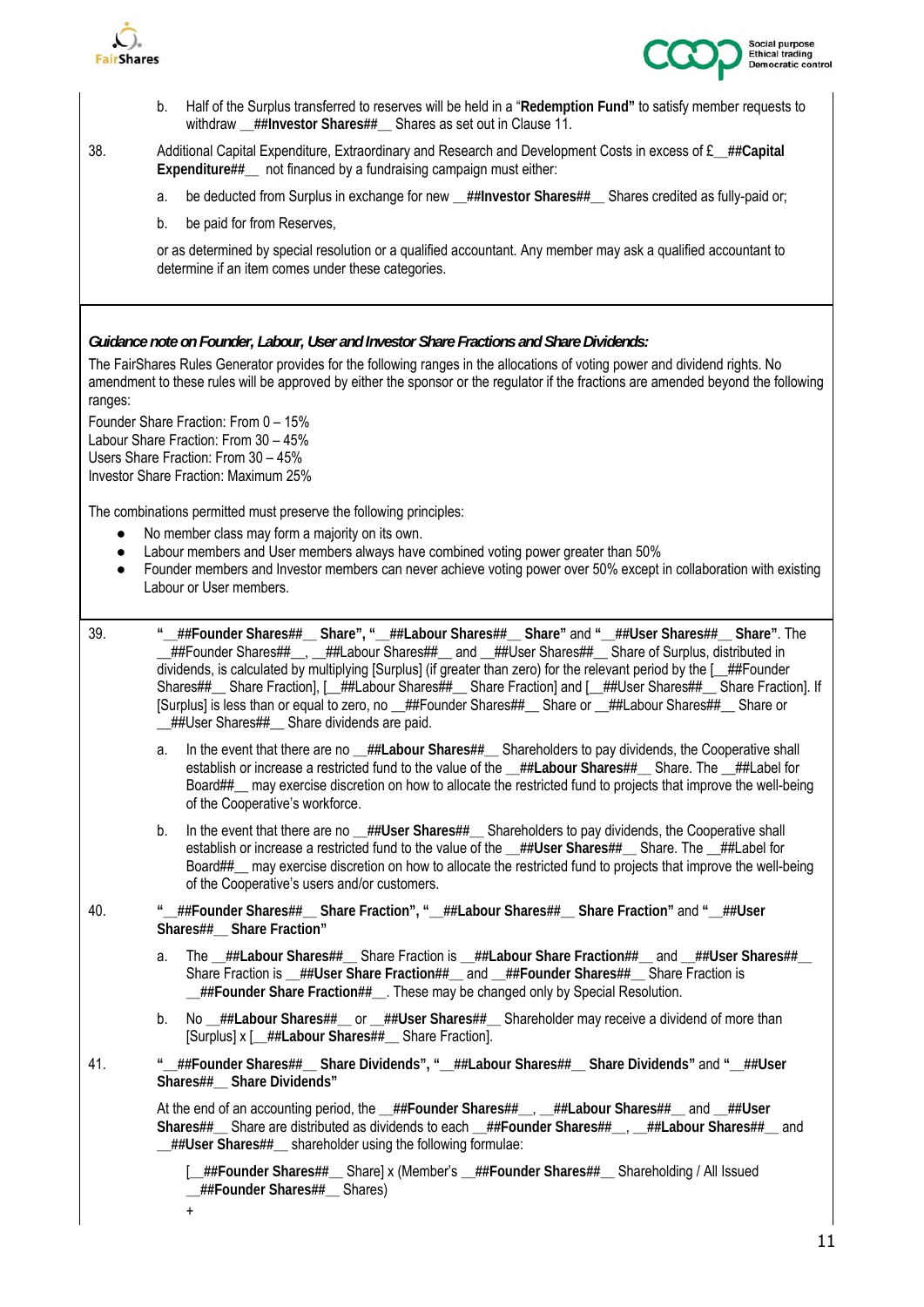

+



[**\_\_##Labour Shares##\_\_** Share] x (Member's **\_\_##Labour Shares##\_\_** Shareholding / All Issued **\_\_##Labour Shares##\_\_** Shares).

 [**\_\_##User Shares##\_\_** Share] x (Member's **\_\_##User Shares##\_\_** Shareholding / All Issued **\_\_##User Shares##\_\_** Shares)

- 42. At the discretion of the **\_\_##Label for Board##\_\_**, all members and employees may be advanced a proportion of their projected **\_\_##Labour Shares##\_\_** Share dividends on a regular basis in addition to monthly Pay. Advances must be listed in the Annual Accounts and deducted from the **\_\_##Labour Shares##\_\_** Share before calculating **\_\_##Labour Shares##\_\_** Share Dividends.
- 43. Providers of labour ( $\_\text{#}\$ Label for Board## $\_\text{ }$  members, employees, self-employed contractors) may, subject to mutual consent, be part-paid in ##Investor Shares## Shares, credited as fully paid.
- 44. **\_\_##Investor Shares##\_\_** interest is paid after **\_\_##Founder Shares##\_\_, \_\_##Labour Shares##\_\_** and **\_\_##User Shares##\_\_** Share dividends.
	- a. The "**\_\_##Investor Shares##\_\_** Share Fraction" is **\_\_##Investor Share Fraction##\_\_** and the "**\_\_##Investor Shares##\_\_** Share" is [Surplus] x [**\_\_##Investor Shares##\_\_** Share Fraction]. This may be changed only by Special Resolution.
	- b. No dividends are paid on **\_\_##Investor Shares##\_\_** Shares. Interest is payable subject to a cap which is calculated as follows:

[Surplus] x [\_\_##Investor Shares##\_\_ Share Fraction] x (1 - [Capital Gain Fraction]);

Members' will receive 0 - 10% interest on capital based on the level of surplus available.

- c. Interest is divided *pro rata* between all **\_\_##Investor Shares##\_\_** Shareholders based on the number of **\_\_##Investor Shares##\_\_** Shares held by each member *before* Member Shares are allocated for the same accounting period.
- d. The interest must be paid within **\_\_##Payment Period##\_\_** calendar months of the end of the accounting period. Interest at the Cooperative's bank overdraft rate is to accumulate on unpaid amounts after this time.
- 45. **Cash instead of \_\_##Investor Shares##\_\_ Shares**. The \_\_##Label for Board##\_\_ can offer all \_\_##Labour Shares##\_\_ and \_\_##User Shares##\_\_ Shareholders a chance to receive cash payments instead of taking their Member Shares as new ##Investor Shares## Shares, subject to having sufficient cash reserves.
- 46. No additional sum may be transferred from the profit and loss account to Reserves unless it represents new **\_\_##Investor Shares##\_\_** Shares credited as fully-paid, or is approved by special resolution, or is required by law.

#### **ACCOUNTING AND AUDITING**

- 47. Financial and social accounts will be prepared for the **\_\_##Label for Board##\_\_** and General Meetings by a person with appropriate bookkeeping and accounting skills / qualifications. They will use accounting conventions agreed by the **\_\_##Label for Board##\_\_**, or as required by the Act. Any member or person authorised in writing by a member may inspect the accounting records during normal working hours.
	- a. If the Cooperative has fewer than ##Election Threshold## members, the ##Label for Board## may put an ordinary resolution to the General meeting to approve one of the following:
		- i. **Either:** the appointment of a person eligible for appointment as a statutory auditor under Part 42 of the Companies Act 2006 to undertake financial audits;
		- ii. **Or:** an application for exemption or disapplication from audit under the provisions of the Act;
	- b. If the Cooperative has **\_\_##Election Threshold##\_\_** or more members:
		- i. The ##Label for Board## shall recommend a choice of financial and social auditors for approval in General Meeting.
		- ii. The selected financial auditor shall be a person eligible for appointment as a statutory auditor under Part 42 of the Companies Act 2006 and will audit the company's financial accounts prior to their approval in General Meeting for filing with the relevant regulatory authority.
		- iii. The selected social auditor shall assist with audit of the internal democracy and decision-making of the Cooperative, the wages, health and safety, skill sharing and educational opportunities of its members and employees, or other matters concerning the overall personal or job satisfaction of members and employees; an assessment of the Cooperative's activities externally, including effects on people, the environment and other organisations.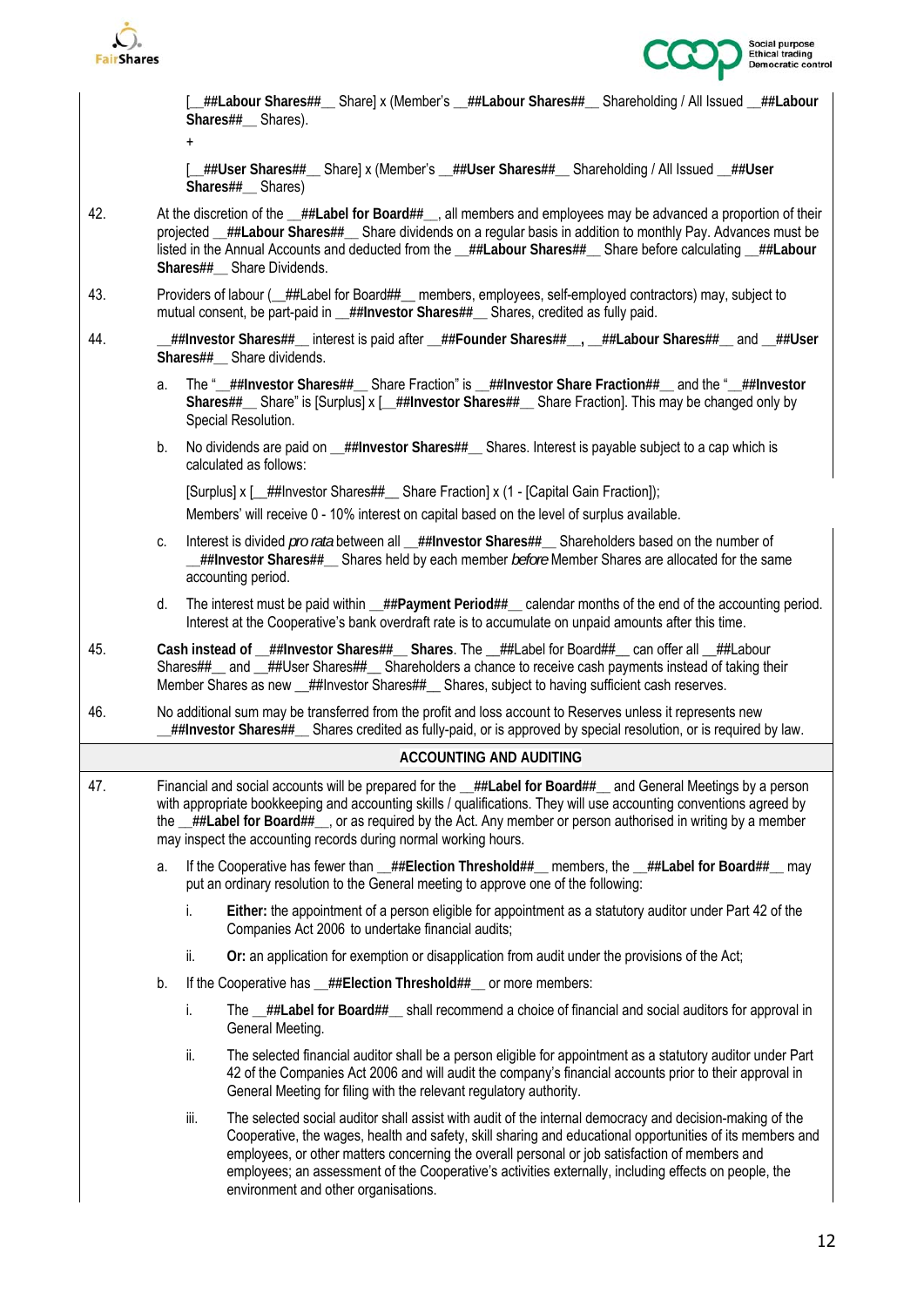



|     |                                                                                                                                                                                                                                                                                                                                                                                                                                                                                                                             | iv.                                                                                   | An audit committee of up to four people (comprising no more than one _##Label for Board##_<br>member from at least two shareholder classes) will be elected at each AGM to assist appointed auditors<br>as follows:. |                                                                                                                                                                                                                                                                                                                                                                 |  |  |
|-----|-----------------------------------------------------------------------------------------------------------------------------------------------------------------------------------------------------------------------------------------------------------------------------------------------------------------------------------------------------------------------------------------------------------------------------------------------------------------------------------------------------------------------------|---------------------------------------------------------------------------------------|----------------------------------------------------------------------------------------------------------------------------------------------------------------------------------------------------------------------|-----------------------------------------------------------------------------------------------------------------------------------------------------------------------------------------------------------------------------------------------------------------------------------------------------------------------------------------------------------------|--|--|
|     |                                                                                                                                                                                                                                                                                                                                                                                                                                                                                                                             |                                                                                       | 1.                                                                                                                                                                                                                   | In the event of a special resolution being proposed, the audit committee will add up to two further<br>members appointed by each active member class to scrutinise and approve the text of all proposed<br>special resolutions (see 47 (b)(v)(1));                                                                                                              |  |  |
|     |                                                                                                                                                                                                                                                                                                                                                                                                                                                                                                                             |                                                                                       | 2.                                                                                                                                                                                                                   | The audit committee has a specific power to deny approval of special resolution text that proposes<br>the removal of a member class, or changes to member classes' voting power or share fractions<br>unless proposed changes have been pre-approved by a class resolution of the affected member<br>classes.                                                   |  |  |
|     |                                                                                                                                                                                                                                                                                                                                                                                                                                                                                                                             |                                                                                       | 3.                                                                                                                                                                                                                   | The additional members appointed in $47(b)(iv)(1)$ will serve until the vote on special resolutions is<br>complete or all special resolution are withdrawn.                                                                                                                                                                                                     |  |  |
|     |                                                                                                                                                                                                                                                                                                                                                                                                                                                                                                                             | ٧.                                                                                    |                                                                                                                                                                                                                      | The purpose of the audit committee is:                                                                                                                                                                                                                                                                                                                          |  |  |
|     |                                                                                                                                                                                                                                                                                                                                                                                                                                                                                                                             |                                                                                       | 1.                                                                                                                                                                                                                   | To approve or withhold approval of the text of resolutions proposed by members or the _##Label<br>for Board##__. Approval may be withheld until the audit committee is satisfied that adequate<br>consultations on the matters to be resolved have taken place with and within member classes;                                                                  |  |  |
|     |                                                                                                                                                                                                                                                                                                                                                                                                                                                                                                                             |                                                                                       | 2.                                                                                                                                                                                                                   | to assist and check the preparation of financial records presented to General Meetings so that they<br>are accurate, authentic and meet the needs of members;                                                                                                                                                                                                   |  |  |
|     |                                                                                                                                                                                                                                                                                                                                                                                                                                                                                                                             |                                                                                       | 3.                                                                                                                                                                                                                   | to assist and check the preparation of the information needed for a social audit;                                                                                                                                                                                                                                                                               |  |  |
|     |                                                                                                                                                                                                                                                                                                                                                                                                                                                                                                                             |                                                                                       | 4.                                                                                                                                                                                                                   | to organise elections in accordance with Clause 31;                                                                                                                                                                                                                                                                                                             |  |  |
|     |                                                                                                                                                                                                                                                                                                                                                                                                                                                                                                                             |                                                                                       | 5.                                                                                                                                                                                                                   | to record, check and authenticate that the procedures in clauses 17 to 27 are being followed when<br>voting takes place in a General Meeting.                                                                                                                                                                                                                   |  |  |
| 48. |                                                                                                                                                                                                                                                                                                                                                                                                                                                                                                                             | Accountants and Qualified Auditors. These must be chosen by ordinary resolution.      |                                                                                                                                                                                                                      |                                                                                                                                                                                                                                                                                                                                                                 |  |  |
|     | a.                                                                                                                                                                                                                                                                                                                                                                                                                                                                                                                          |                                                                                       |                                                                                                                                                                                                                      | The financial auditor (if appointed) shall be from a Recognised Qualifying Body (RQB).                                                                                                                                                                                                                                                                          |  |  |
|     | b.                                                                                                                                                                                                                                                                                                                                                                                                                                                                                                                          |                                                                                       |                                                                                                                                                                                                                      | Accountants, Auditors and Independent Experts shall require the accounts to record Members Capital and<br>Cooperative Capital separately.                                                                                                                                                                                                                       |  |  |
|     |                                                                                                                                                                                                                                                                                                                                                                                                                                                                                                                             | i.                                                                                    |                                                                                                                                                                                                                      | "Members' Capital" is defined as the sum of the value of members' _##Investor Shares##_<br>Shareholdings.                                                                                                                                                                                                                                                       |  |  |
|     |                                                                                                                                                                                                                                                                                                                                                                                                                                                                                                                             | ii.                                                                                   |                                                                                                                                                                                                                      | "Cooperative Capital" is defined as the sum of grants and donations received from public authorities,<br>charitable bodies and other asset-locked social enterprises (e.g. community benefit societies or<br>community companies), plus any capital that members' are required by the Act to convert, or have<br>voluntarily converted, to Cooperative Capital. |  |  |
|     |                                                                                                                                                                                                                                                                                                                                                                                                                                                                                                                             |                                                                                       |                                                                                                                                                                                                                      | DISPUTE RESOLUTION AND INTELLECTUAL PROPERTY                                                                                                                                                                                                                                                                                                                    |  |  |
| 49. |                                                                                                                                                                                                                                                                                                                                                                                                                                                                                                                             |                                                                                       |                                                                                                                                                                                                                      | Labour Contract Revaluations. In the event of a dispute, the escalation procedure is:                                                                                                                                                                                                                                                                           |  |  |
|     | a.                                                                                                                                                                                                                                                                                                                                                                                                                                                                                                                          | Valuation by a recruitment agency or recruitment consultant agreeable to all parties. |                                                                                                                                                                                                                      |                                                                                                                                                                                                                                                                                                                                                                 |  |  |
|     | b.                                                                                                                                                                                                                                                                                                                                                                                                                                                                                                                          |                                                                                       |                                                                                                                                                                                                                      | Appeal (with resolution) subject to a vote at General Meeting;                                                                                                                                                                                                                                                                                                  |  |  |
|     | C.                                                                                                                                                                                                                                                                                                                                                                                                                                                                                                                          |                                                                                       |                                                                                                                                                                                                                      | _##Mediation Service (Labour)##_                                                                                                                                                                                                                                                                                                                                |  |  |
|     | In the event that a labour contract revaluation leads to a breach of the ratio between the highest and lowest paid<br>member of staff (as set in clause 34(c)) the revaluation will only be applied if _##Labour Shares##_ Shareholders<br>pass a Class Resolution adjusting the ratio to permit the new level of pay. Until such time as a Class Resolution is<br>passed, the maximum pay permissible is capped in accordance with the current ratio (e.g. if the ratio is 3:1, the<br>maximum pay is 3x the lowest paid). |                                                                                       |                                                                                                                                                                                                                      |                                                                                                                                                                                                                                                                                                                                                                 |  |  |
| 50. |                                                                                                                                                                                                                                                                                                                                                                                                                                                                                                                             |                                                                                       |                                                                                                                                                                                                                      | Relationship Disputes. In the event of a dispute between two or more members, the escalation procedure is:                                                                                                                                                                                                                                                      |  |  |
|     | а.                                                                                                                                                                                                                                                                                                                                                                                                                                                                                                                          |                                                                                       |                                                                                                                                                                                                                      | Mediation by the President, or a _##Label for Directors##_, a management consultant, trade union official,<br>Social Enterprise Europe Director; FairShares Association Founder, Regional Social Enterprise Network official<br>or other third-party agreeable to all parties;                                                                                  |  |  |
|     | b.                                                                                                                                                                                                                                                                                                                                                                                                                                                                                                                          |                                                                                       |                                                                                                                                                                                                                      | Appeal (with resolution) subject to a vote at General Meeting;                                                                                                                                                                                                                                                                                                  |  |  |

c. **\_\_##Mediation Service (Members)##\_\_**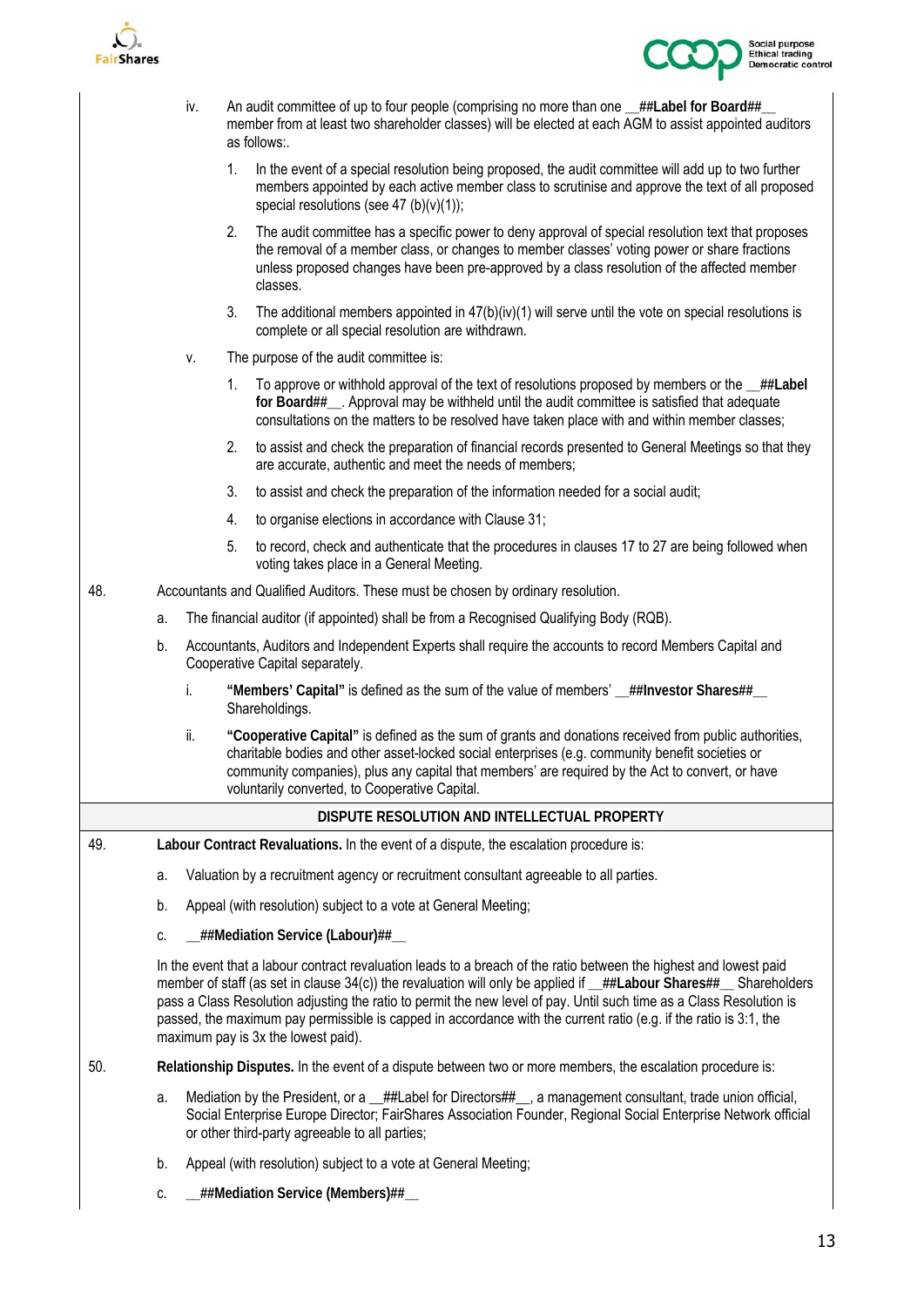



| 51. | Except in the case of resignation or voluntary termination by both parties, a member's employment, supplier contract<br>(or company membership) may be terminated only after an Ordinary Resolution proposing the termination of the<br>contract has been passed in General Meeting.                                                                                                                                                                                                                                                                                                                            |  |  |  |  |
|-----|-----------------------------------------------------------------------------------------------------------------------------------------------------------------------------------------------------------------------------------------------------------------------------------------------------------------------------------------------------------------------------------------------------------------------------------------------------------------------------------------------------------------------------------------------------------------------------------------------------------------|--|--|--|--|
|     | Termination is subject to the satisfaction of all lawful terms contained in the member's employment and/or trading<br>a.<br>contract(s). A resolution to terminate an employment or supplier contract, or company membership, cannot be<br>modified by Class Resolution to become a Special Resolution (clause 25 does not apply).                                                                                                                                                                                                                                                                              |  |  |  |  |
| 52. | The Cooperative may pay for _##Label for Directors##_s' and officers' indemnity insurance against liabilities related<br>to the Cooperative's business, excluding negligence and/or fraud.                                                                                                                                                                                                                                                                                                                                                                                                                      |  |  |  |  |
| 53. | Intellectual Property (IP). With the exception of trademarks, the Cooperative shall record which members have<br>created and contributed intellectual property (IP) to further its objects, and ensure that ownership of all IP remains<br>vested in its creator(s). For the avoidance of doubt, the Cooperative shall not own IP created by members before,<br>during or after their period of membership unless ownership is freely and voluntarily transferred by those members to<br>the Cooperative, or is modified by the provisions below.                                                               |  |  |  |  |
|     | All IP created by members while working for the Cooperative will be vested in them individually and/or<br>a.<br>collectively.                                                                                                                                                                                                                                                                                                                                                                                                                                                                                   |  |  |  |  |
|     | As a condition of membership and/or employment, all IP created by members during their work for the<br>b.<br>Cooperative shall be licensed to the Cooperative under a Creative Commons Licence for both noncommercial<br>and commercial trading, with permission to adapt, share and re-use the IP in product and service development.<br>Any product or service offered will use the same Creative Commons licence unless a variation of this is<br>negotiated with the creator(s) of the IP.                                                                                                                  |  |  |  |  |
|     | Where a member creates (or members create) IP for the Cooperative during their period of membership,<br>i.<br>the Cooperative shall have an exclusive right to use and commercialise the IP while they remain a<br>member. If the member leaves the Cooperative, upon termination of their membership, the Cooperative<br>shall be granted joint copyright in IP it contracted the member to create and retain a non-exclusive right to<br>continue using and adapting that IP in both non-commercial and commercial ventures, including a<br>unilateral right to enforce applicable Creative Commons licences. |  |  |  |  |
|     | ii.<br>Members who leave the Cooperative retain a non-exclusive right to use IP they created for the<br>Cooperative in both non-commercial and commercial ventures, including a unilateral right to enforce<br>applicable Creative Commons licences.                                                                                                                                                                                                                                                                                                                                                            |  |  |  |  |
|     | IP transferred to the Cooperative by members, and IP bought by the Cooperative from third parties, shall be<br>C.<br>owned collectively by all members and made freely available to them for non-commercial use and private study.                                                                                                                                                                                                                                                                                                                                                                              |  |  |  |  |
|     | The Cooperative shall use its best endeavours to manage IP as if it were an 'intellectual commons' for the benefit<br>d.<br>of Cooperative members.                                                                                                                                                                                                                                                                                                                                                                                                                                                             |  |  |  |  |
|     | Members may wish to offer the Cooperative joint copyright in IP they have created before or during their period of<br>е.<br>membership so that the Cooperative can take legal proceedings on their behalf to enforce the terms of the<br>applicable Creative Commons Licence.                                                                                                                                                                                                                                                                                                                                   |  |  |  |  |
|     | <b>DISSOLUTION</b>                                                                                                                                                                                                                                                                                                                                                                                                                                                                                                                                                                                              |  |  |  |  |
| 54. | Upon dissolution, a qualified accountant or auditor will calculate the value of "residual assets" ([shareholder funds] +<br>[accumulated profit and loss account] + [assets - liabilities]). After satisfaction of all creditors, residual assets will be<br>distributed to _##Investor Shares##_ Shareholders in proportion to their shareholding after satisfying the following<br>requirement:                                                                                                                                                                                                               |  |  |  |  |
|     | If the Cooperative has received grant funding from a public authority, charitable body or other asset-locked social<br>a.<br>enterprise (e.g. a community benefit society or community interest company), a qualified accountant or auditor<br>will verify the amount of Cooperative Capital, and calculate a "community dividend fraction" and "community<br>dividend". The community dividend fraction will be calculated using the formula shown in 54 (a) (i). The<br>community dividend will be calculated using the formula shown in 54 (a) (ii):                                                         |  |  |  |  |
|     | [Cooperative Capital] / ([Cooperative Capital] + [Members' Capital])<br>İ.                                                                                                                                                                                                                                                                                                                                                                                                                                                                                                                                      |  |  |  |  |
|     | ii.<br>([Members' Capital] + [profit and loss account] + [other assets]) * [community dividend fraction].                                                                                                                                                                                                                                                                                                                                                                                                                                                                                                       |  |  |  |  |
|     | See Worked Example - Calculating the Community Dividend                                                                                                                                                                                                                                                                                                                                                                                                                                                                                                                                                         |  |  |  |  |
|     | b.<br>If the total value of residual assets is greater than £_##Reserves Allocation##_, not less than [community<br>dividend] will be divided equally between the following bodies:                                                                                                                                                                                                                                                                                                                                                                                                                             |  |  |  |  |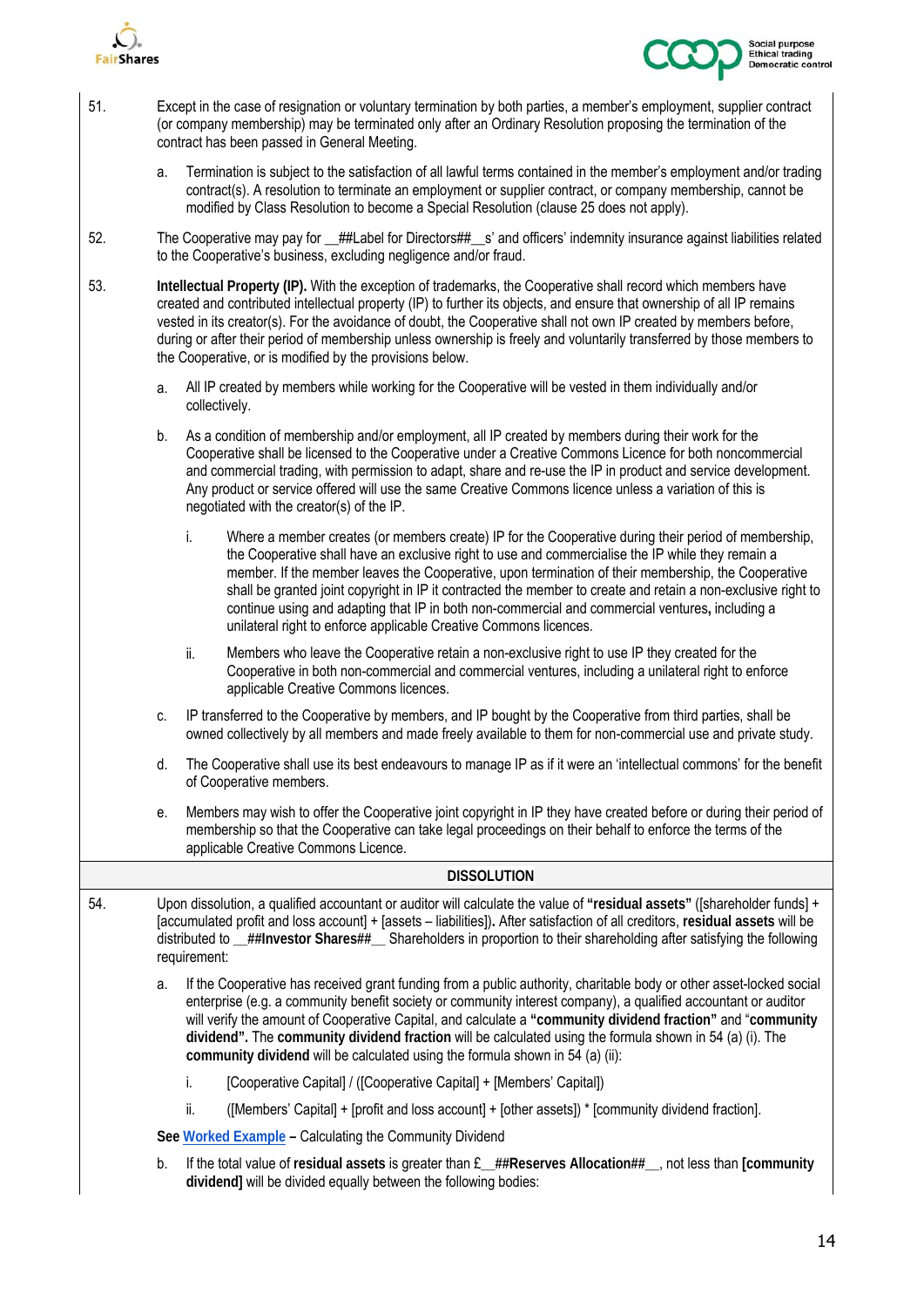



- **1. Organisation Name:** (or as decided in General Meeting) FairShares Company No:
	- *or* Charity / Foundation / Association No:
	- *or* Cooperative Registration Number:
- **2. Organisation Name:** (or as decided in General Meeting)
	- FairShares Company No:
		- *or* Charity / Foundation / Association No:
	- for Cooperative Registration Number:
- b. Any remaining assets will be divided between **\_\_##Investor Shares##\_\_** Shareholders in proportion to the number of **\_\_##Investor Shares##\_\_** Shares reported at the end of the previous year's trading. For the avoidance of doubt, changes in balances since the previous year end will be ignored for the purposes of calculating the share of residual assets paid out when the Cooperative is dissolved.
- c. In finalising the dissolution of the cooperative, and subject to the requirements of Insolvency Law, debts and payments to creditors and shareholders will be satisfied in the following order:
	- i. Outstanding debts to **employees, workers and contractors** (e.g. wages/fees)
	- ii. Outstanding debts to other **priority creditors** (e.g. VAT and taxes)
	- iii. Outstanding debts to **suppliers** (e.g. unpaid supplier invoices)
	- iv. Outstanding debts to **other creditors** (e.g. loan balances)
	- v. Payment of the community dividend
	- vi. Division of remaining **residual assets** to **\_\_##Investor Shares##\_\_** Shareholders.
- d. In the event of a failure to distribute residual assets within 6 months of dissolution, or in the event that the organisations in Clause 54(b) have all closed, the [community dividend] will be donated to FairShares Association Ltd (Company Number 9692324) to be reinvested in other FairShares associations, cooperatives, companies and partnerships.